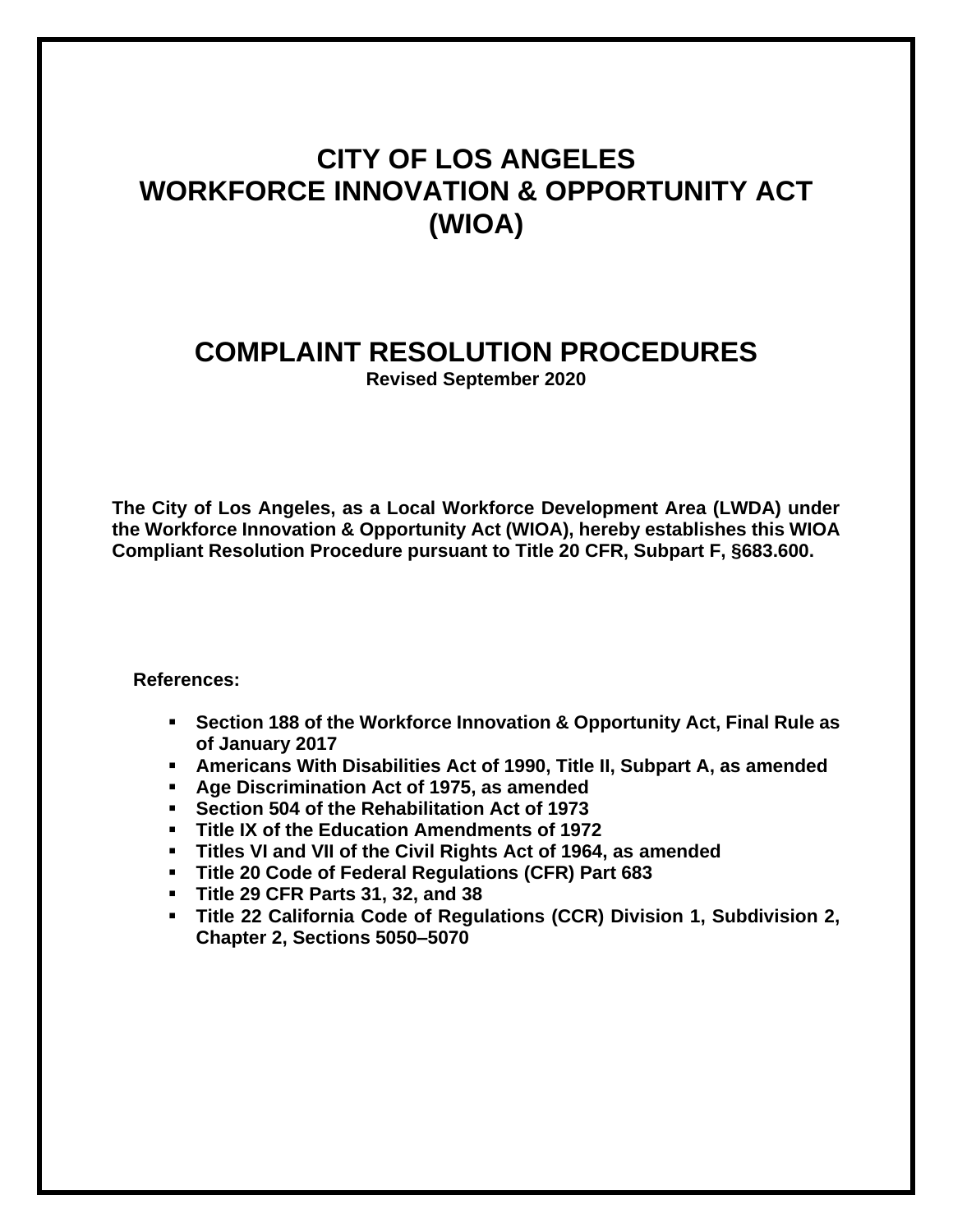# **TABLE OF CONTENTS**

| <b>SECTION 1: INTRODUCTION</b>                               |  |
|--------------------------------------------------------------|--|
|                                                              |  |
| WorkSource Centers / Lead Agencies Complaint Requirements  1 |  |
|                                                              |  |
| SECTION 2: NONCRIMINAL COMPLAINTS (Title 20 CFR §683.600)    |  |
|                                                              |  |
|                                                              |  |
| Level One — File with the WorkSource Centers / Lead Agencies |  |
|                                                              |  |
|                                                              |  |
| Participants' Terms & Conditions of Employment Complaints  7 |  |
| Level Two - Review by LWDA (EO Compliance Unit)              |  |
|                                                              |  |
|                                                              |  |
| Level Three - State Review                                   |  |
|                                                              |  |
|                                                              |  |
| Level Four - Federal Review                                  |  |
|                                                              |  |
|                                                              |  |
| <b>SECTION 3: DISCRIMINATION COMPLAINTS</b>                  |  |
|                                                              |  |
|                                                              |  |
|                                                              |  |
| <b>SECTION 4: QUESTIONED / DISALLOWED COSTS COMPLAINTS</b>   |  |
|                                                              |  |
| <b>SECTION 5: FRAUD &amp; PROGRAM ABUSE COMPLAINTS</b>       |  |
|                                                              |  |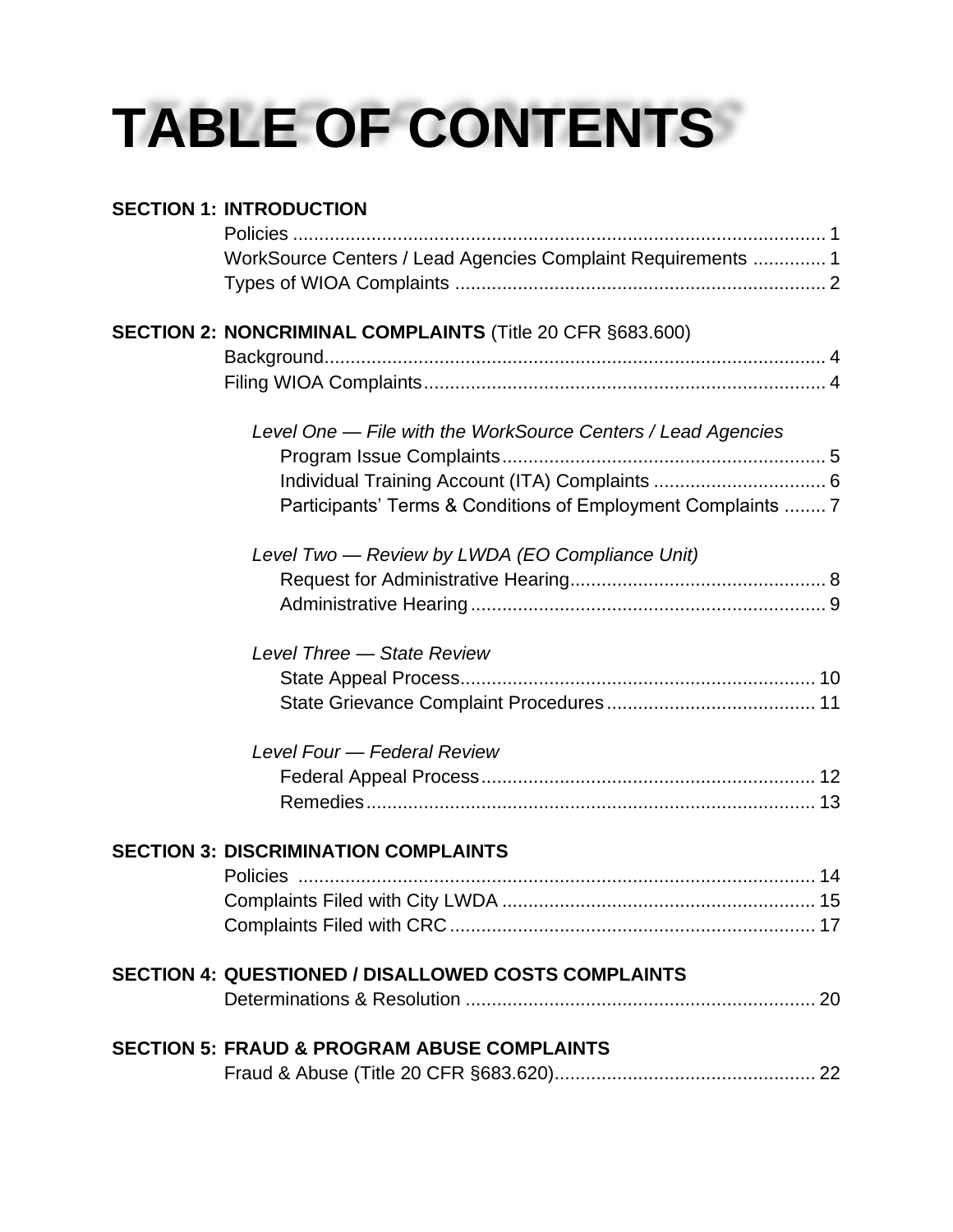#### **SECTION ONE — INTRODUCTION**

The City of Los Angeles, Local Workforce Development Area (LWDA), hereby establishes this Workforce Innovation and Opportunity Act (WIOA) Complaint Resolution Procedure pursuant to Title 20 CFR Section 683.600-683.650, [Subpart F—Grievance Procedures, Complaints, and State Appeals Processes]; and, Title 29 CFR Part 38, [Implementation of the Nondiscrimination and Equal Opportunity Provisions of the Workforce Innovation and Opportunity Act]. The City's Workforce Innovation and Opportunity Act, WIOA, Title I programs are administered by the Workforce Development Division (WDD) of the Economic & Workforce Development Department (EWDD).

#### **POLICIES**

The principles and procedures set forth in this WIOA Title I Complaint Resolution Procedure shall be used by all WorkSource and YouthSource Centers, and subcontractors with the City of Los Angeles to resolve complaints which arise in connection with programs operated under the WIOA Title I grant funded programs.

#### Retaliation Prohibition

No person, organization or agency may discharge, or in any other manner discriminate or retaliate against any person, or deny any person a benefit to which that person is entitled under the provisions of the WIOA Title I regulations because such person has filed any complaint, instituted or caused to be instituted, any such proceeding or investigation, or has provided information or assisted in an investigation.

#### **Confidentiality**

The identity of any person who has furnished information relating to, or assisting in, the investigation of a possible violation of the Act shall be confidential to the extent possible, consistent with a fair determination of the issues.

In any case where the alleged violation of the Act or WIOA Title I regulations is also an alleged violation of another law, regulation or agreement, nothing shall preclude an individual or an organization from filing a complaint or grievance under the other law or agreement with respect to the non-WIOA Title I cause of action, as well as filing a complaint under the WIOA Title I in accordance with the procedures described herein.

#### Time Frames

All time frames specified in these procedures refer to consecutive calendar days including weekends and holidays. *When the time frame stated refers to a receipt of notice mailed certified return receipt requested, the time frame shall commence when the Postal Service first attempts delivery; (i.e., leaves a notice). It is the responsibility of all parties to pick up mail in a timely manner.*

"Complaint" means a written expression by a party alleging a violation of the Act, regulations promulgated under the Act, recipient grants, sub-agreements, or other specific agreements under the Act.

#### **WORKSOURCE/YOUTHSOURCE CENTERS' COMPLAINT REQUIREMENTS**

Each of the designated WorkSource/YouthSource Centers has the duty and responsibility to ensure that the WorkSource/YouthSource Agency is in compliance with the provisions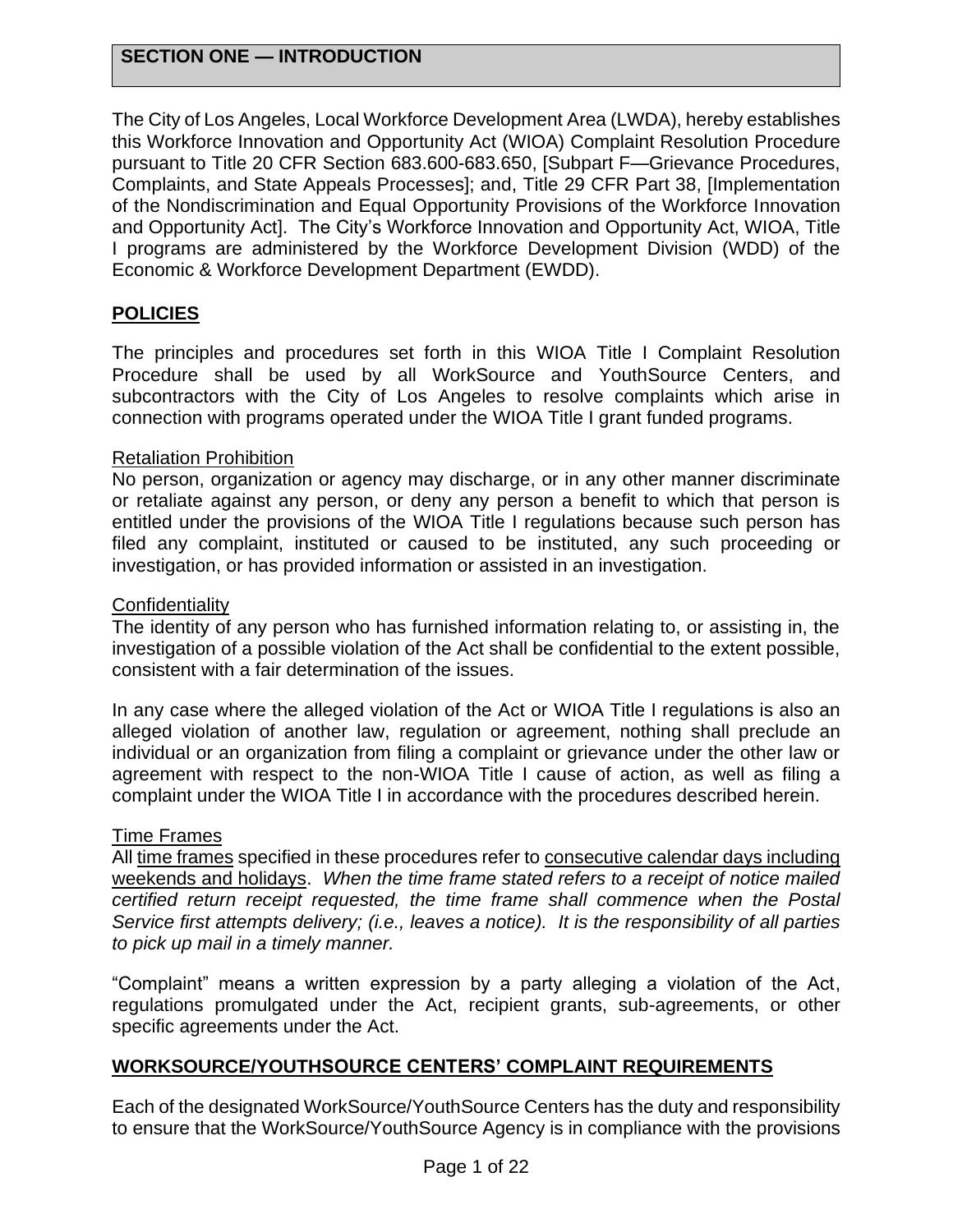of the WIOA complaint resolution procedure and shall work cooperatively with the City of Los Angeles' designated Equal Opportunity (EO) Compliance Officer to process all complaints filed with their Agency involving WIOA Title I funded participant activities.

#### **Orientation**

At Orientation, each participant in the WIOA Title I program will be provided with a copy of the Summary of the WIOA Complaint Resolution Procedure. Each participant will sign a receipt indicating that he or she has received the complaint information and that receipt, along with a copy of the Summary of the Complaint Procedures, shall be maintained in the participant's file. This information shall be provided in other languages and in electronic format upon request.

These procedures will be available for use by all individual entities, including unsubsidized employees in an employment activity operating with WIOA Title I funds, participants in an employment activity operated with WIOA funds, subcontractors of LWDA, entities and individuals that are applicants for WIOA program funding, labor unions, community based organizations, education agencies, private employers and other interested parties.

#### **TYPES OF COMPLAINTS COVERED UNDER WIOA**

There are four distinct procedures for filing WIOA complaints. The WIOA Complaint procedures cover the following types of complaints:

- **1. Program Complaint (Noncriminal)**
- **2. Discrimination Complaint**
- **3. Questioned/Disallowed Costs Complaint**
- **4. Fraud, Waste and Abuse [20 CFR Part 683, Subpart B, Administrative Rules, Costs, and Limitations]**

Program complaint issues covered by the WIOA are:

#### Displacement [§683.270 & §680.840]

A participant in a program or activity authorized under Title I of WIOA must not displace (including a partial displacement, such as a reduction in the hours of nonovertime work, wages, or employment benefits) any currently employed employee (as of the date of the participation). Where an employment activity would violate a collective bargaining agreement, the regulations provide that the appropriate affected labor organization and employer must provide written concurrence before the employment activity can be undertaken. The employment or assignment of a WIOA participant or the filling of a position is prohibited when the employer has terminated any regular, unsubsidized employee or otherwise reduced its workforce with the intent of filling the vacancy with a WIOA participant. A WIOA participant may not be employed or assigned to a position where the employer has caused an involuntary reduction to less than full time in hours of an employee in the same or substantially equivalent job.

#### Health and Safety [§683.280]

Health and safety standards established under the Federal and State Law otherwise applicable to working conditions of employees are equally applicable to working conditions of participants engaged in programs and activities under Title I of the WIOA.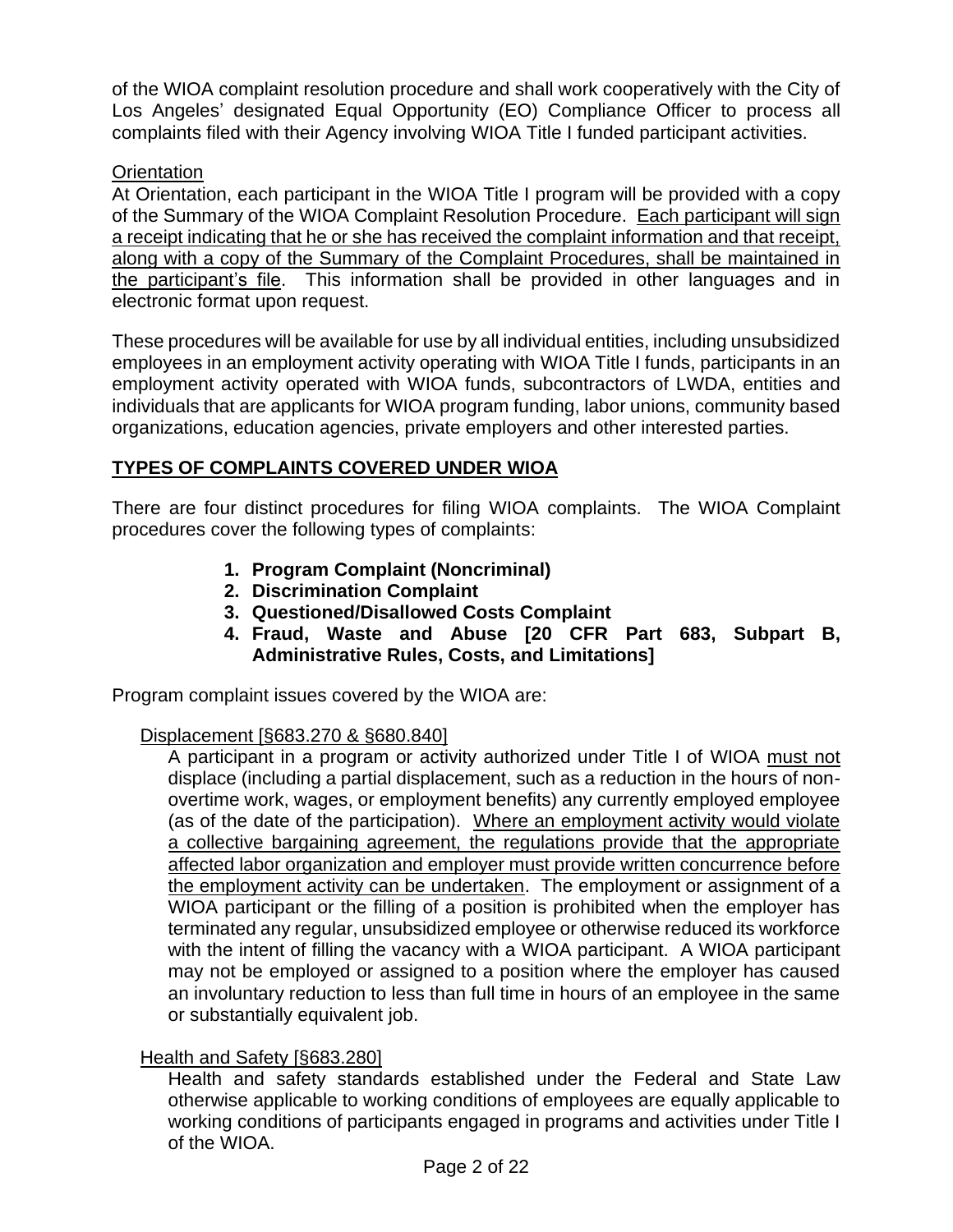Workers' Compensation: To the extent that workers' compensation law applies, workers' compensation must be provided to participants in programs and activities under Title I of the WIOA **on the same basis as the compensation provided to other individuals in similar employment.**

**NOTE**: In the case of a complaint alleging a violation of health and safety standards by a contractor (employer), the contractor will be required to demonstrate its compliance with State and Federal regulations governing health and safety requirements for that industry [e.g., CAL/OSHA certification].

#### Wage and Labor Standards [§683.275 & §684.920]

Individuals in On-The-Job training or employed in activities under Title I of the WIOA must be paid at the same rates, including periodic increases, as trainees or employees who are similarly situated in similar occupations by the same employer and who have similar training, experience and skills. Such rates must be in accordance with applicable law [Fair Labor Standards Act of 1938, Section 6(a)(1) 29 U.S.C. 206(a)(1) or applicable State or local minimum wage law].

Violation of the Act, grant or agreement (including retaliation), [WIOA Section 188(a)]:

• Terms and conditions of WIOA participant employment (On-the-Job Training, Customized Training, Work Experience):

Complaints filed under this section relate only to the terms and conditions of WIOA **participant** employment. Typical complaints under this section include disputes over wages or working hours, working conditions, employee and/or training evaluations and disciplinary actions, including termination for cause. The responsibility for resolving the complaint rests initially with the employer and/or contractor.

Discrimination Complaints [WIOA Section 188, 29 CFR Part 38]

#### Appeal of Questioned/Disallowed Costs [See Section Four]

All complaints received by the EO Compliance Unit are documented on a continuous basis and provided to the EWDD Workforce Development System (WDS). This information will be included in the Annual WDS evaluation process and is provided to the Workforce Development Board (WDB) every year. This information, however, will not be utilized by the WDS in the evaluation of WorkSource/YouthSource Centers.

Information to be reported:

- Number of complaints from each WorkSource/YouthSource Center
- Category of complaint: WIOA Complaint, Customer Service Issue, or Other Complaint (non-WIOA)

The collected data is provided to the Workforce Development Division (WDD) by the end of the second week of September on an annual basis.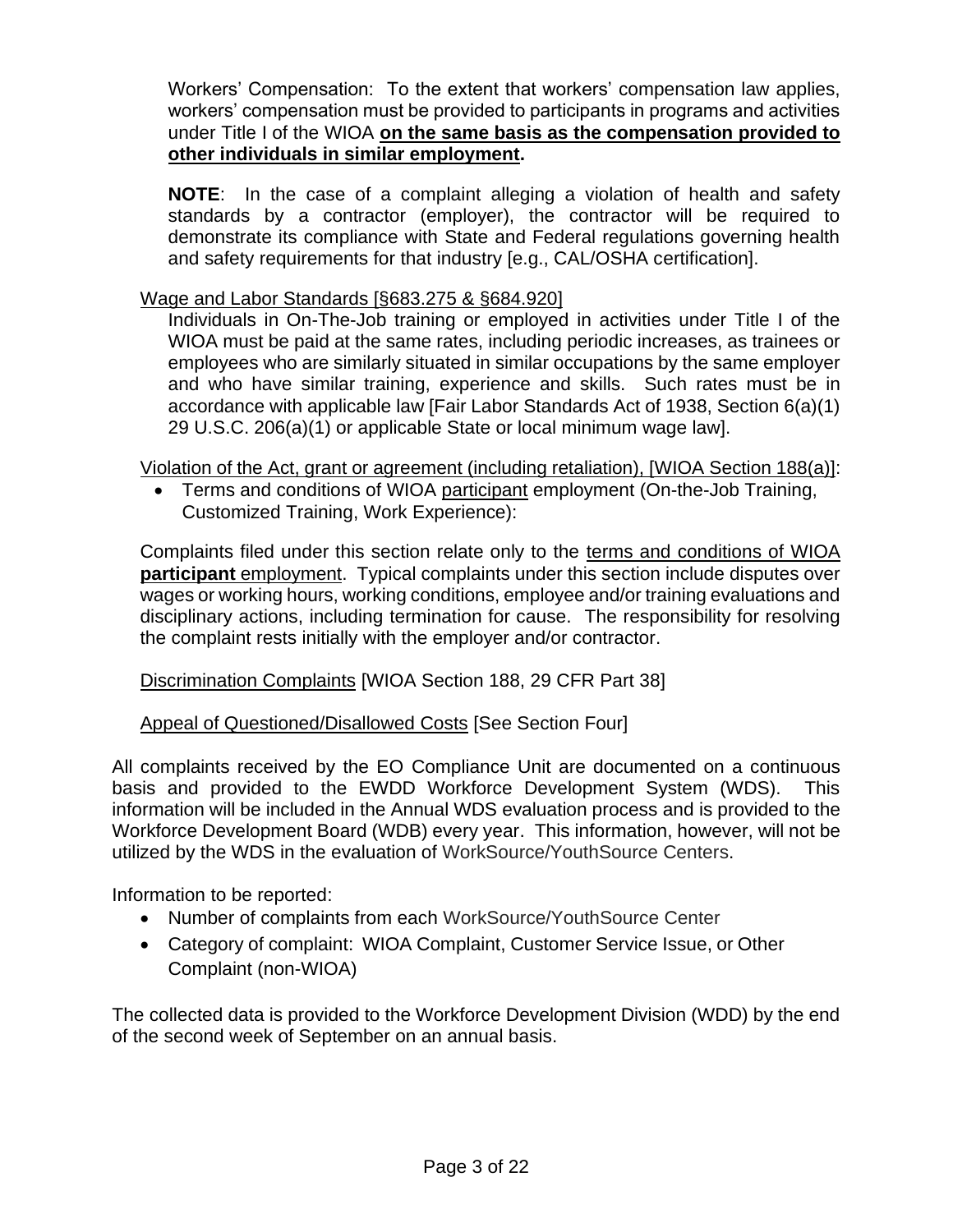### **SECTION TWO — PROGRAM COMPLAINTS: TITLE 20 CFR §683.600 (Subpart F)**

These procedures will guide the receipt, hearing and resolution of noncriminal complaints filed at the City of Los Angles LWDA level for complaints relating to WIOA programs and services.

#### **REFERENCES**

- WIOA Section 181
- Title 20 CFR §683.600
- Title 29 CFR §38.35
- Only a complaint which alleges a violation of the WIOA, regulations promulgated under the Act, recipient grants, sub-agreements, or specific agreements under the Act, including terms and conditions of **participant** employment, may be filed.
- Complaints may be brought by any individual or organization including, but not limited to: WIOA applicants/participants, contractors, collaborators, vendors (ITA's), staff of the LWDA or contractors, applicants for participation or financial assistance, labor unions, community based organizations or any other interested persons.
- With the exception of complaints alleging fraud or criminal activity, the filing of a noncriminal complaint must be made within one (1) year of the alleged occurrence.
- A complainant who has not exhausted this procedure may appeal directly to the Governor's Office if the LWDA has not rendered a decision within the 60 days of the filing of the complaint specified in the procedures, if the complainant believes the LWDA's complaint procedure is not in compliance with the WIOA.

#### **FILING OF A WIOA COMPLAINT:**

Per WIOA regulations, every complaint must be in writing before the official complaint resolution process will commence. The complaint must be signed and dated.*A written complaint may be submitted via facsimile or scanned and sent as an e-mail attachment.*

The complaint must contain the following information:

- ❑ The full name, mailing address and telephone number of the Complainant;
- ❑ The full name, mailing address and telephone number of the Respondent;
- ❑ A clear and concise statement of the facts and dates describing the alleged violation(s);
- ❑ The provisions of the Act, regulations, grant or other agreements under the WIOA believed to have been violated. Complaints against individuals, including staff or participants, must indicate how those individuals did not comply with the WIOA law, regulation, or contract;
- ❑ Complaints may be amended to correct technical deficiencies at any time up to the time of the hearing. Complaints may not be amended to add new issues. The one (1) year time period in which a complaint may be filed is not extended for complaints that are re-filed with amendments. Complaints may be withdrawn at any time prior to the issuance of the hearing officer's decision;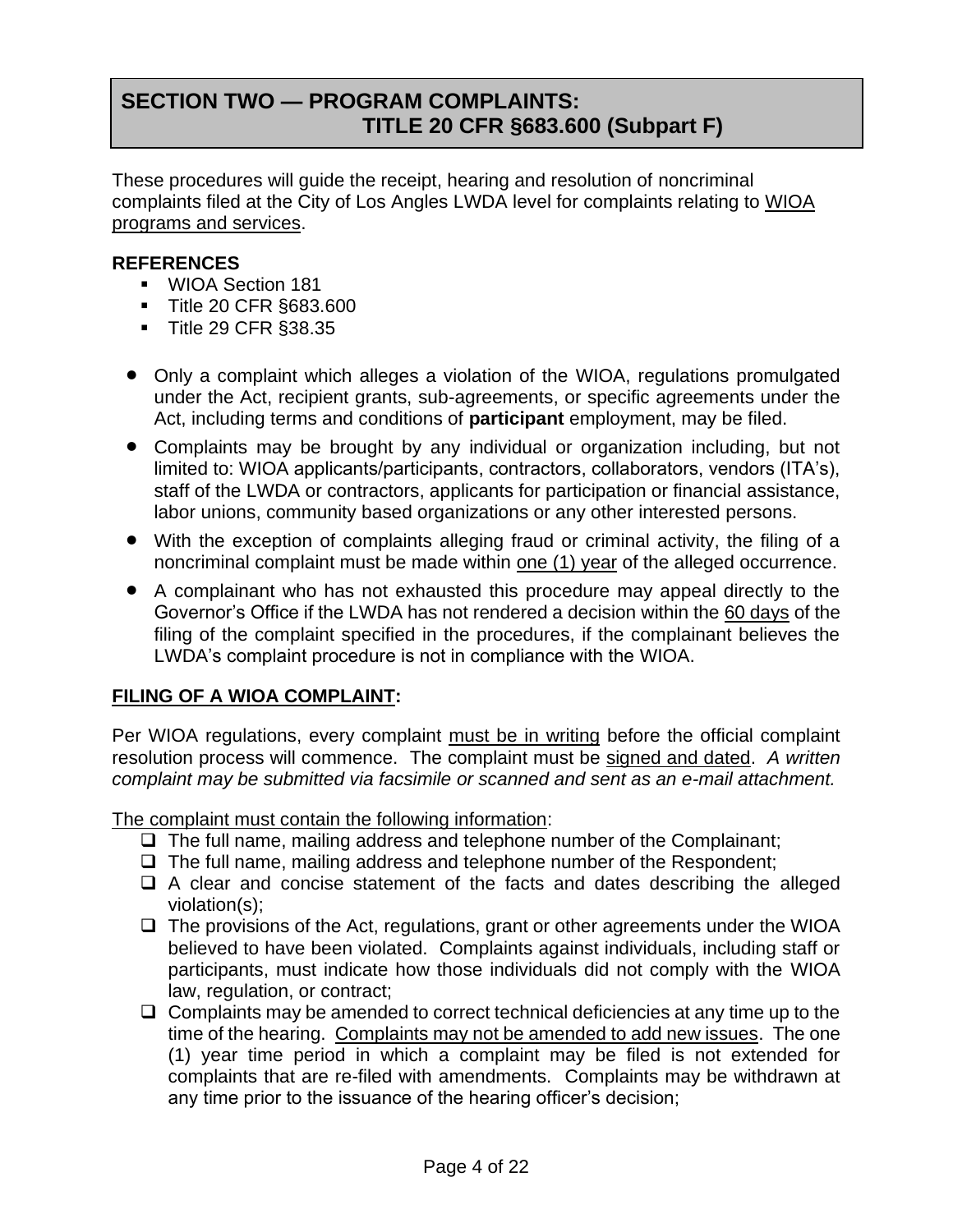- ❑ The remedy to the complaint which would satisfy the Complainant; If the Complainant fails to cooperate or is unavailable, the complaint may be dismissed upon reasonable notice to the last known address of the Complainant;
- ❑ It is the responsibility of both the Complainant and the Respondent to notify the City of Los Angeles' EO Compliance Unit of any change of address.

#### **LEVEL ONE — FILE WITH THE WORKSOURCE/ONESOURCE CENTERS**

- The WorkSource Center/YouthSource Center receiving WIOA funds through the Workforce Development Division grant programs agree to adopt the City of Los Angeles' WIOA Complaint Resolution procedures.
- It is the policy of the City of Los Angeles, LWDA, that complaints under WIOA should be resolved at the lowest level possible. Therefore, under the City of Los Angeles' WIOA complaint resolution procedures, complaints filed under the WIOA (with the exception of those complaints involving allegation(s) of discrimination) must first be filed with the designated EO Complaints Officer at the WorkSource/YouthSource Center level.
- The WorkSource/YouthSource Center must notify the City LWDA within 24 hours of the receipt of a written WIOA complaint. The notification should be sent to:

**City of Los Angeles Economic & Workforce Development Department 1200 West 7th Street, 6th Floor Los Angeles, CA 90017 Attn: Richard Cheng, EO Compliance Officer**

|         | Telephone: (213) 744-9351 |
|---------|---------------------------|
| Fax:    | $(213) 744 - 7118$        |
| TTY:    | 711                       |
| E-Mail: | Richard.Cheng@LACity.Org  |

- The City of Los Angeles, LWDA, reserves the right to intervene in the processing of any WIOA complaint at the informal resolution stage in order to assist in resolution, clarify the issues, provide technical assistance, conduct the informal resolution meeting or schedule a hearing before an impartial hearing officer in order to ensure due process and compliance with the 60 day time limit required for resolution pursuant to the WIOA regulations.
- The WorkSource/YouthSource Center has ten (10) days from the receipt of the written complaint to schedule and conduct an informal complaint resolution meeting at the WorkSource/YouthSource Center level.
- After the complaint is accepted, the Complainant will be notified by the WorkSource/YouthSource Center, in writing, of the date, time and place of the informal resolution meeting. At the informal resolution meeting an attempt to resolve the complaint will take place. Respondents must make "good faith" efforts to resolve all complaints prior to scheduling an administrative hearing in the matter.
- Failure on the part of any party in the complaint to exert good faith efforts shall not constitute a basis for dismissing a complaint, nor shall this be considered to be a part of the facts to be judged in the resolution process. The LWDA or sub-grantees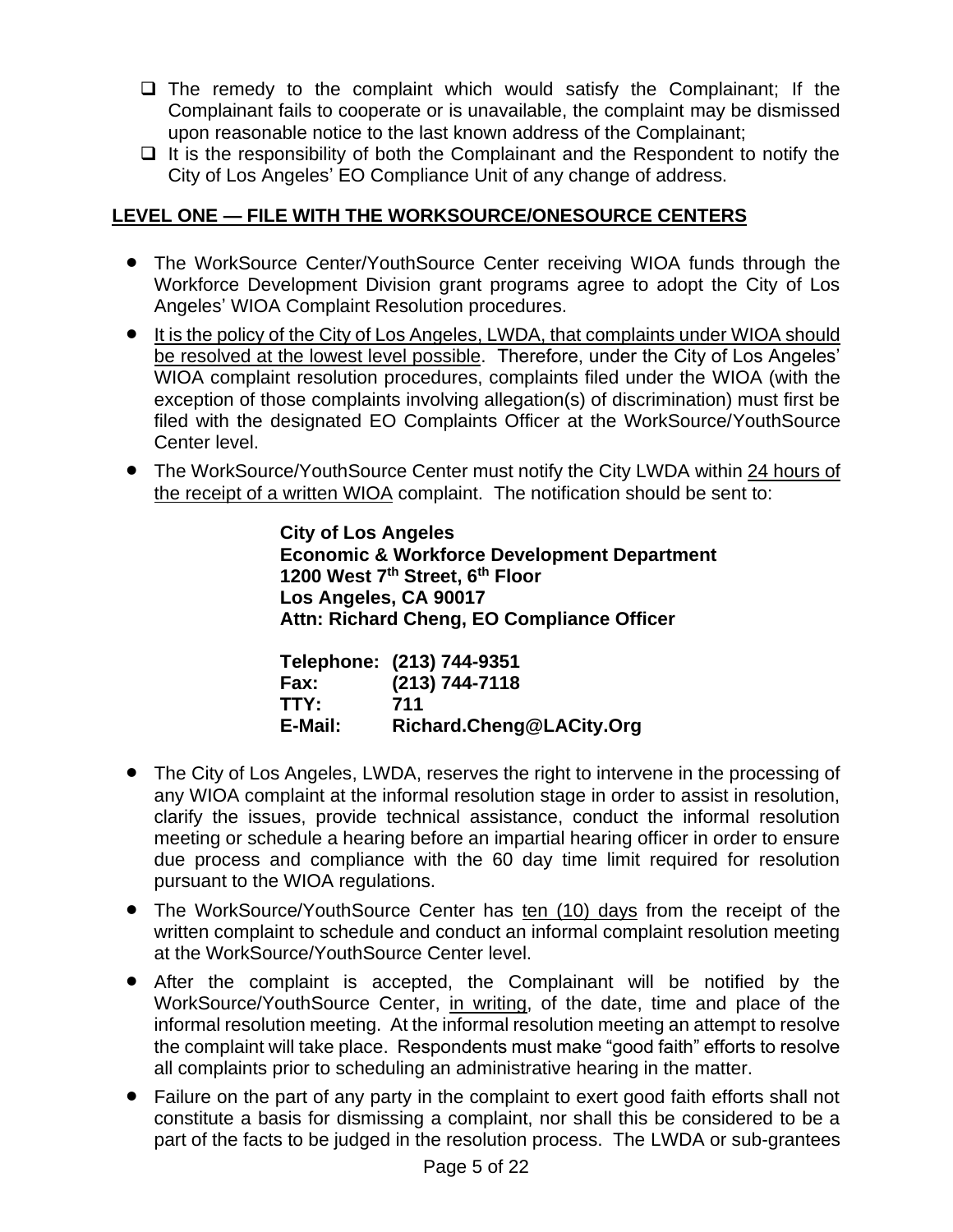must assure that every complaint not resolved informally is given a formal hearing, regardless of the complaint's apparent merit or lack of merit.

- In the event of an informal resolution of the WIOA complaint at the WorkSource/YouthSource Center level, the WorkSource/YouthSource Center will provide a written settlement agreement to the Complainant which describes the issues, provides the date of the informal resolution meeting, the attendees, and the terms of the agreement which has been reached by the parties as full and complete settlement of the complaint. The written agreement will be signed by the Executive management or their authorized representative and the Complainant. A copy of the signed settlement agreement will be maintained in the Complainant's participant file, in the complaint log of the WorkSource Center and at the LWDA level for audit purposes. A copy of the signed settlement agreement will be faxed to the City LWDA EO Compliance Unit within 24 hours.
- If no resolution is reached, the Complainant will be notified immediately in writing of the impasse and his/her right to request an administrative hearing. The WorkSource/YouthSource Center will also mail a copy of the notice of impasse certified mail return receipt requested. The request for administrative hearing must be made in writing; it may be transmitted by facsimile or e-mail.

#### **Individual Training Account (ITA) Complaint Procedures**

#### A. Denied Training Complaint Procedures

Should a participant be dissatisfied with a denial of request for training, the participant may request a WorkSource/YouthSource Center (WSC/YSC) ITA Panel review. A participant's request for WSC ITA Review Panel must be made within five (5) working days of the notification of the denial of the request for training. The WSC ITA Review Panel will **only** review requested training denial that is determined not to be in a demand occupation, or on issues relating to the assessment process. Denial based on training requests exceeding the maximum limit (\$7,500 and/or 12 months technical training) is reviewed on a case-by-case basis.

The WSC ITA Review Panel will be comprised of staff with decision-making authority and business members with industry-specific knowledge of technical skill sets. The panel should establish a written policy formulating the procedures the panel will follow in reviewing training denials.

The WSC ITA Review Panel must complete its review within five (5) working days of the request for review. The decision of the WSC ITA Review Panel must be made in writing, and be included in the participant's file. The WSC must notify the participant and the City LWDA EO Compliance Unit of a panel denial. The WSC also must notify the participant of the right to request a review by the City LWDA within five (5) days of the notification of denial. The complaint must be in writing, signed and dated; and addressed to the City of Los Angeles Economic & Workforce Development Department at the address provided above.

#### B. Individual Training Accounts (ITA) Program Complaint Procedures

Participants who have program complaints while attending training must file their complaint with the WorkSource Center's EO Complaints Officer. The WorkSource Center shall maintain procedures for resolving disputes involving ITA participants in accordance with the requirement of the WIOA and City LWDA Complaint Procedures.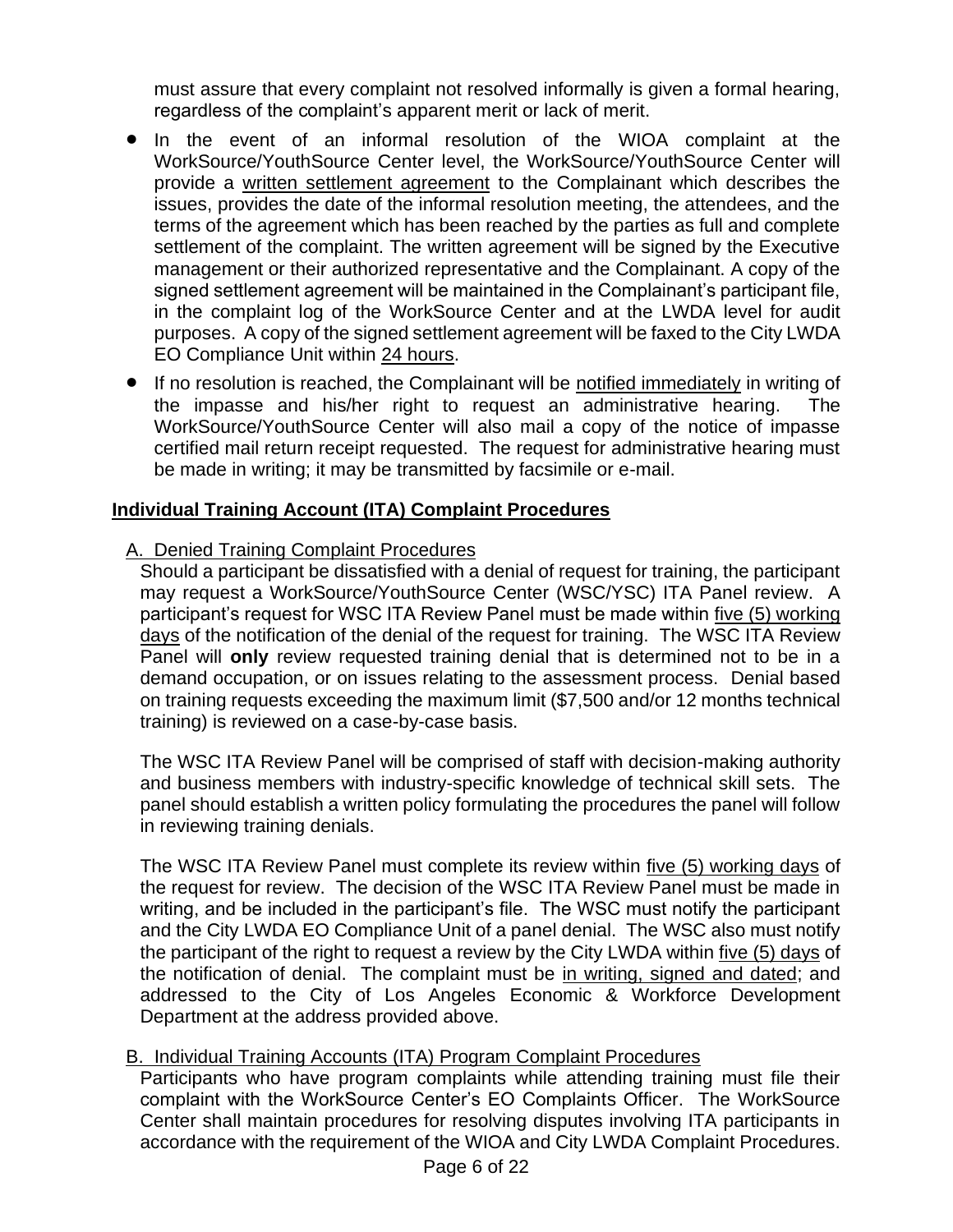The WorkSource Center must forward a copy of a complaint filed with them against an ITA provider school to the City LWDA within 24 hours of the receipt of a written WIOA complaint.

ITA Program Complaints, including claims that the training received at the ITA vendor school was incomplete or deficient, are handled by the WorkSource Center's EO Complaints Officer in accordance with the WIOA Complaint Procedures. The WorkSource Center shall have ten (10) days from the date of the receipt of the written complaint to schedule and conduct an informal resolution meeting with the participant and, if applicable, the ITA training provider in order to resolve the complaint informally. The WorkSource Center will then memorialize in writing the outcome of the informal resolution meeting to resolve the complaint. The WorkSource Center will provide the Complainant with a written copy of the outcome (i.e., settlement agreement, a statement of impasse) within <u>five (5) days</u> of the informal resolution meeting.

*ITA complaints alleging discrimination are to be filed with the City of Los Angeles LWDA EO Compliance Unit.*

#### **Participants' Terms & Conditions of Employment Complaints (OJT)**

Each WorkSource/YouthSource Center is required to establish procedures for resolving complaint matters relating to the terms and conditions of **participant** employment. In addition, third party contractors (OJT/Customized Training) are also required to establish and maintain procedures for resolving disputes involving the terms and conditions of **participant** employment. At a minimum these procedures must include the following:

- Written notice, upon enrollment into employment or training programs, of the scope and availability of such procedures. Contractor's complaint procedures shall set forth in a written document and shall stipulate that a complaint will be resolved within 20 days from the date the complaint was filed. A copy of the contractors'/OJT employers' complaint resolution procedure shall be provided to each participant upon his/her enrollment into the program and at the time of placement in the job.
- Written notice, at the time the complaint is filed, of the procedures under which the complaint will be processed.
- Written notice to the City LWDA EO Compliance Unit of the complaint within 24 hours of receipt of the written complaint.
- Written notification of the disposition of the complaint, and the reasons therefore, which shall be issued within 25 days of the filing of the complaint*. If the employer is required to use a certain grievance procedure under a covered collective bargaining agreement, then these procedures should be followed for the handling of the WIOA complaints under this Section.*
- Written notification of the Complainant's right to request a review of the WorkSource Center or third party contractor's decision by the City of Los Angeles Economic & Workforce Development Department. Such requests for review must be filed within five (5) days upon the receipt of the contractor's written decision. The request for review shall include the following information:
	- ❑ The full name, telephone number and mailing address of the party requesting the review;
	- ❑ The name, address and telephone number of the other party;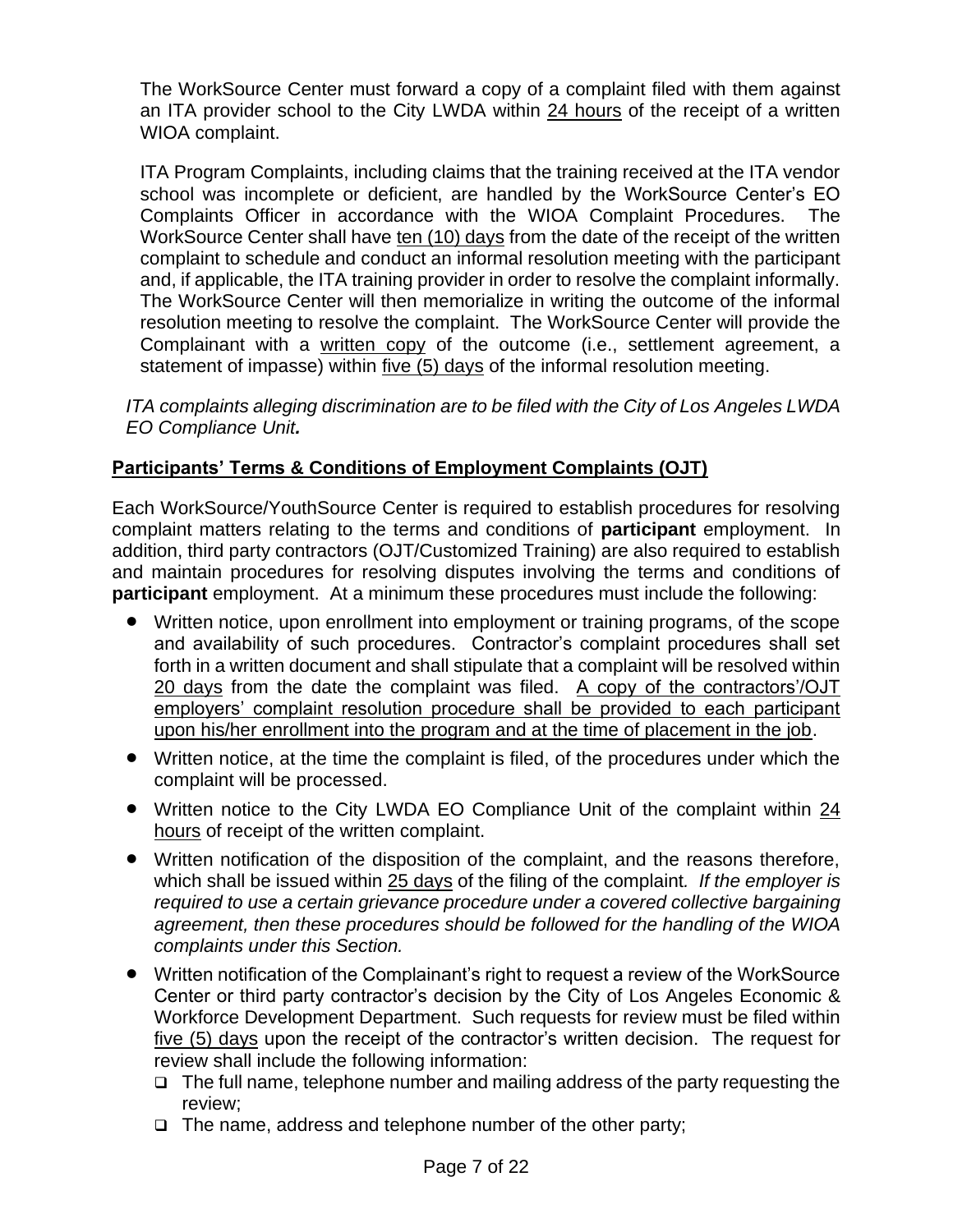- ❑ A copy of the written decision issued by the employer and/or WIOA contractor;
- ❑ A statement of why the request for review is being made and/or the section of the decision to be reviewed;
- ❑ A statement of the relief (i.e., remedy) being sought.

Requests for review should be sent to:

**City of Los Angeles Economic & Workforce Development Department 1200 West 7th Street, 6th Floor Los Angeles, CA 90017 Attn: Richard Cheng, EO Compliance Officer**

**Telephone: (213) 744-9351 Fax: (213) 744-7118 TTY: 711 E-Mail: Richard.Cheng@LACity.Org**

#### **LEVEL TWO — REVIEW BY THE CITY OF LOS ANGLES LWDA**

If an informal resolution cannot be reached at the WorkSource Center level, the Complainant may request that an administrative hearing be scheduled before an impartial hearing officer. Request for an administrative hearing at the LWDA level should be made within five (5) days of the Complainant's receipt of the written decision at the WSC level that an impasse has been reached in settling the complaint matter. This request can be transmitted by facsimile or e-mail. The request should be sent to the City of Los Angeles' Economic & Workforce Development Department at the address above.

- If time permits and the parties agree, the LWDA may conduct an informal resolution meeting prior to scheduling the hearing.
- Prior to the hearing, the Complainant may amend his/her complaint to correct technical deficiencies but not to add issues. The amendment must be submitted in writing to the City of Los Angeles' EO Compliance Officer at the address given above.
- Prior to the hearing, the Complainant and Respondent are entitled to technical assistance from the City LWDA EO Compliance Unit. However, the City LWDA EO Compliance Unit *cannot provide legal advice*.
- Prior to the hearing, the Complainant and Respondent are entitled to reasonable discovery requests for production of documents by the date specified in the notice of administrative hearing. In the event of a dispute, the hearing officer shall make the final determination of reasonable request for document production.
- Prior to the hearing, the Complainant and Respondent are entitled to request witnesses by the date specified in the notice of administrative hearing. Please note that the City LWDA *does not have subpoena power* in these matters. Neither the Complainant nor the Respondent has the right to conduct a deposition of prospective witnesses.
- The recommendation(s) of the hearing officer are reviewed by the General Manager, Economic & Workforce Development Department. The General Manager may adopt or reject, in whole or in part, the findings and/or recommendation(s) of the hearing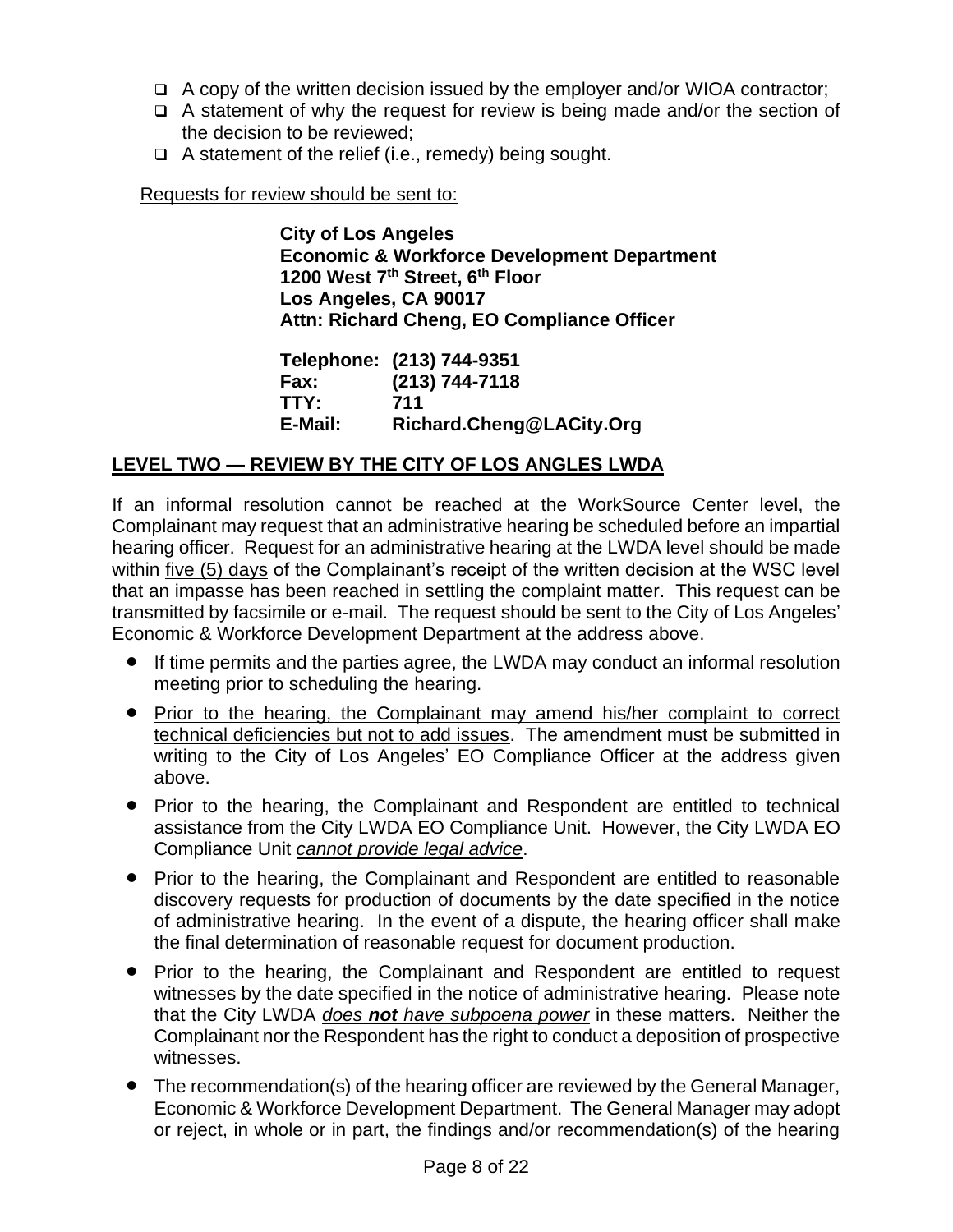officer and will render the Final Determination for the City of Los Angeles Local Workforce Development Area (LWDA) within 60 days of filing of the complaint.

#### **ADMINISTRATIVE HEARING [For Both Program & Discrimination Complaints]**

- The administrative hearing will be conducted by an impartial hearing officer who has been appointed by the General Manager, Economic & Workforce Development Department.
- Hearings on any complaint will be conducted within 30 days of the filing of the complaint.
- Within ten (10) days of the hearing, written notice of the date, time and place of the hearing, the manner in which it will be conducted, the issues to be decided and the rights of the parties will be sent to the Complainant and Respondent(s) by Certified Mail/Return Receipt Requested.
- Interested parties may also apply for the notice of hearing by contacting the EO Compliance Office. An interested party is defined as a person or organization potentially affected by the outcome. The notice to other interested parties will include the same information furnished to the Complainant and Respondent and state whether such interested parties may participate in the hearing and, if applicable, the method by which they may request such a hearing.
- Any request to withdraw a complaint *must be in writing* and received prior to the scheduled hearing.
- Requests to reschedule a hearing must also be made in writing and for good cause. Requests must be made at least 72 hours prior to the scheduled hearing. The General Manager, Economic & Workforce Development Department, will make the final decision on such requests. *Should any party fail to appear at the hearing*  without prior notice, the hearing officer may rule to continue the hearing in their *absence.*
- Any party may be represented by an attorney or other representative at his/her own expense. The City LWDA cannot appoint an attorney to represent either party nor can the LWDA provide legal advice to either party. Any party represented by an attorney or other representative shall inform the EO Compliance Unit in advance of the hearing.
- Either party may bring witnesses and documentary evidence.
- Either party may have records or documents relevant to the issues produced by their custodian when such records or documents are kept by either party in the ordinary course of business. The Complainant may also request that the employees and/or participants of the Respondent, who have knowledge of the pertinent facts in the complaint, be available to testify at the hearing. Any requests for records, documents, and/or persons serving as witnesses must be made in writing and must first be submitted to the EO Compliance Unit of the Economic & Workforce Development by the date specified on the notice of administrative hearing. The request must specify which records, documents, and/or individuals are presumed to be relevant to the issue(s) set forth in the complaint.
- The hearing officer will have the discretion to determine issues of relevancy at the time of the hearing. Failure on the part of either party to supply information and/or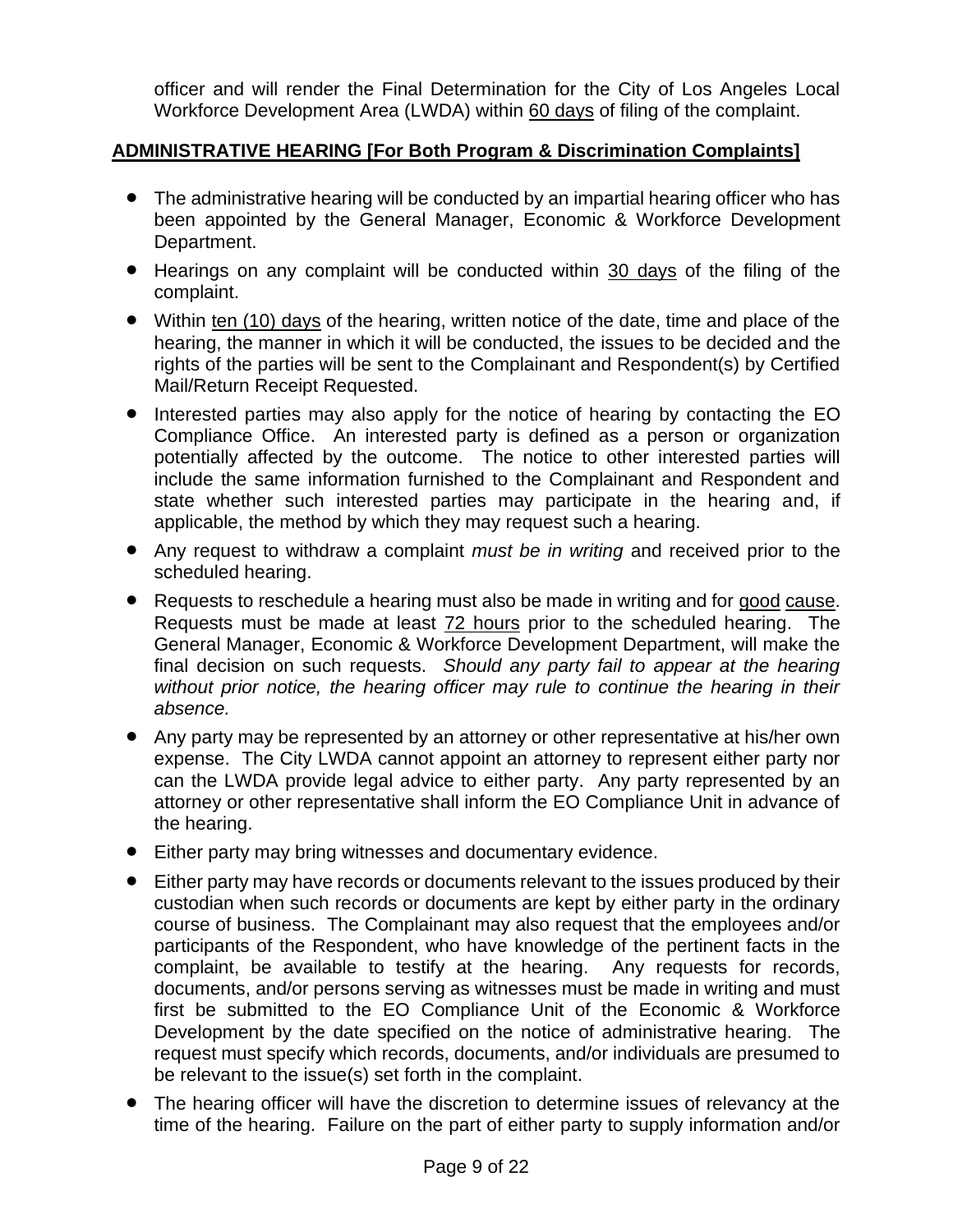make persons available that have been requested may result in sanctions imposed by the hearing officer and/or the City LWDA. If the failure is on the part of the Respondent (e.g., WIOA service provider/contractor) it may be considered a breach of the Respondent's WIOA contractual agreement with the City.

• The hearing will be conducted in an informal manner with strict rules of evidence not being applicable. Both parties have the right to present written and/or oral testimony and arguments; the right to call and question witnesses in support of their position; the right to examine records and documents relevant to the issues; and the right to be represented. The hearing will be recorded electronically.

#### **FINAL DETERMINATION**

No later than 60 days after the filing of the *program* complaint or 90 days after the filing of a *discrimination* complaint, the General Manager, Economic & Workforce Development Department, will notify the Complainant and Respondent in writing of the recommendation(s) of the hearing officer and the "Final Determination" of the Economic & Workforce Development Department. The written decision will contain the following information:

- The name(s) of the parties involved;
- A statement of the alleged violation(s) and the issues related to the alleged violations;
- A statement of the facts;
- The hearing officer's recommended decision and the reasons for the decision;
- The General Manager's review of the hearing officer's recommendation(s) and the Final Determination at the LWDA level;
- A statement of corrective action or remedies for violations, if any, to be taken; and,
- Notice of the right of either party to request a review of the decision by the State Review Panel within ten (10) days of the receipt of the decision.

#### **Appeal of Decision/Final Determination of a Program Complaint**

If the Complainant does not receive a decision at the LWDA level within 60 days of the filing of the complaint, or receives an adverse decision, the complainant has the right to file an appeal with the State. The Complainant may request a State hearing by submitting a written notice of appeal to:

> **Chief, Compliance Review Division, MIC-22-M Employment Development Department P.O. Box 826880 Sacramento, CA 94280-0001**

#### **LEVEL THREE – STATE APPEAL PROCESS FOR PROGRAM COMPLAINTS**

• The State Review Panel (SRP) will review appeals of decisions issued at the LWDA level. The SRP will not conduct any evidentiary hearings, but will review the record established by the LWDA and issue a decision on the basis of the information contained therein.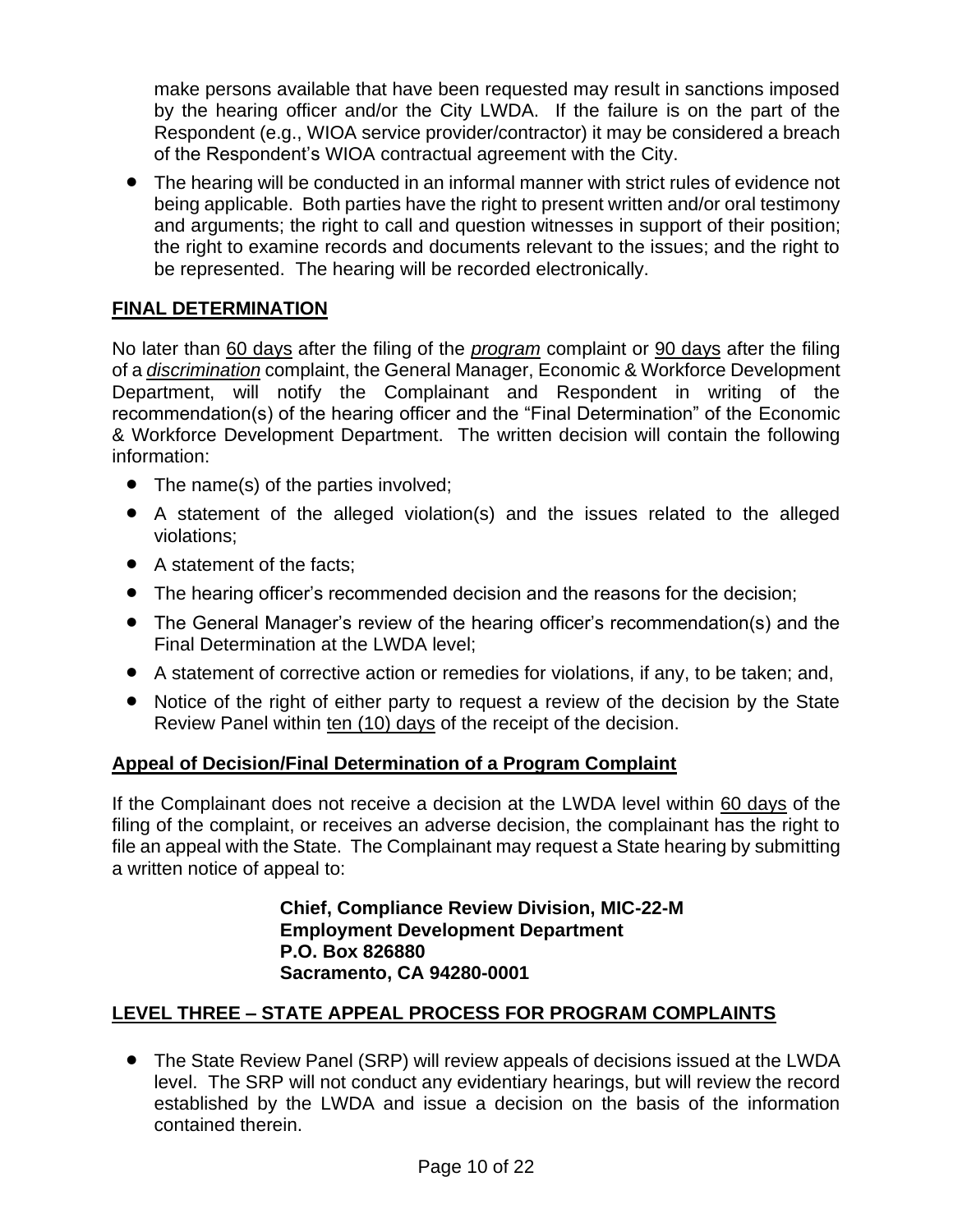- A request for a State review of the LWDA's decision must be filed in writing and mailed to the Compliance Review Division (CRD) within ten (10) days of the receipt of the decision by the appealing party. The request for review should contain the following information:
	- ❑ Full name, telephone number, and mailing address of the Complainant;
	- ❑ Full name, telephone number, and mailing address of the Respondent;
	- $\Box$  A copy of the local hearing officer's decision;
	- ❑ A copy of the Final Determination issued by the LWDA;
	- ❑ A brief statement of the reasons a State review is being requested. The statement must specify the errors of fact and/or statutory and regulatory interpretations that are alleged to have been made by the hearing officer/LWDA. If appropriate, the statement must identify the elements of the hearing officer's decision to be reviewed; and,
	- $\Box$  A statement of the remedy sought by the appellant. If not provided elsewhere in the appeal, the appellant must provide a statement setting forth the arguments presented to the local hearing officer that the appellant considers to support the appropriateness of the remedy he or she is seeking.

On receipt of the Complainant's appeal of the adverse decision, the State shall provide for an independent review by SRP. The CRD will notify the parties concerned and the LWDA administrative entity or sub grantee by first class mail of the request for the State review of the local hearing officer's decision. The SRP's decision will be final and issued to both the Complainant and the respondent by first class mail.

#### **STATE GRIEVANCE COMPLAINT PROCEDURES FOR PROGRAM COMPLAINTS**

- If no decision has been issued at the LWDA or sub grantee-level within the 60 day time limit, a Complainant may file a complaint with the State.
- A request for an initial State hearing must be filed within 15 days, or if mailed, postmarked within 15 days of one of the following dates:
	- ❑ The date on which the LWDA or sub grantee should have issued a decision regarding a locally filed grievance complaint.
	- ❑ The date after the filing of complaint when an instance of restraint, coercion, reprisals, or discrimination was alleged to have occurred as a result of filing the complaint.
- *A request for a State hearing relating to allegedly deficient LWDA and sub grantee complaint procedures, and to allegations of improper actions as a consequence of a grievance complaint, should be filed immediately.*

Requests for State hearings shall be filed in writing to the Compliance Review Division (CRD), at the address listed below and must include the following information:

- ❑ Full name, telephone number, and mailing address of the Complainant;
- ❑ Full name, telephone number and mailing address of the LWDA or sub grantee;
- $\Box$  A statement of the basis of the request;
- ❑ Copies of the relevant documents, such as the grievance complaint filed at the LWDA or sub grantee: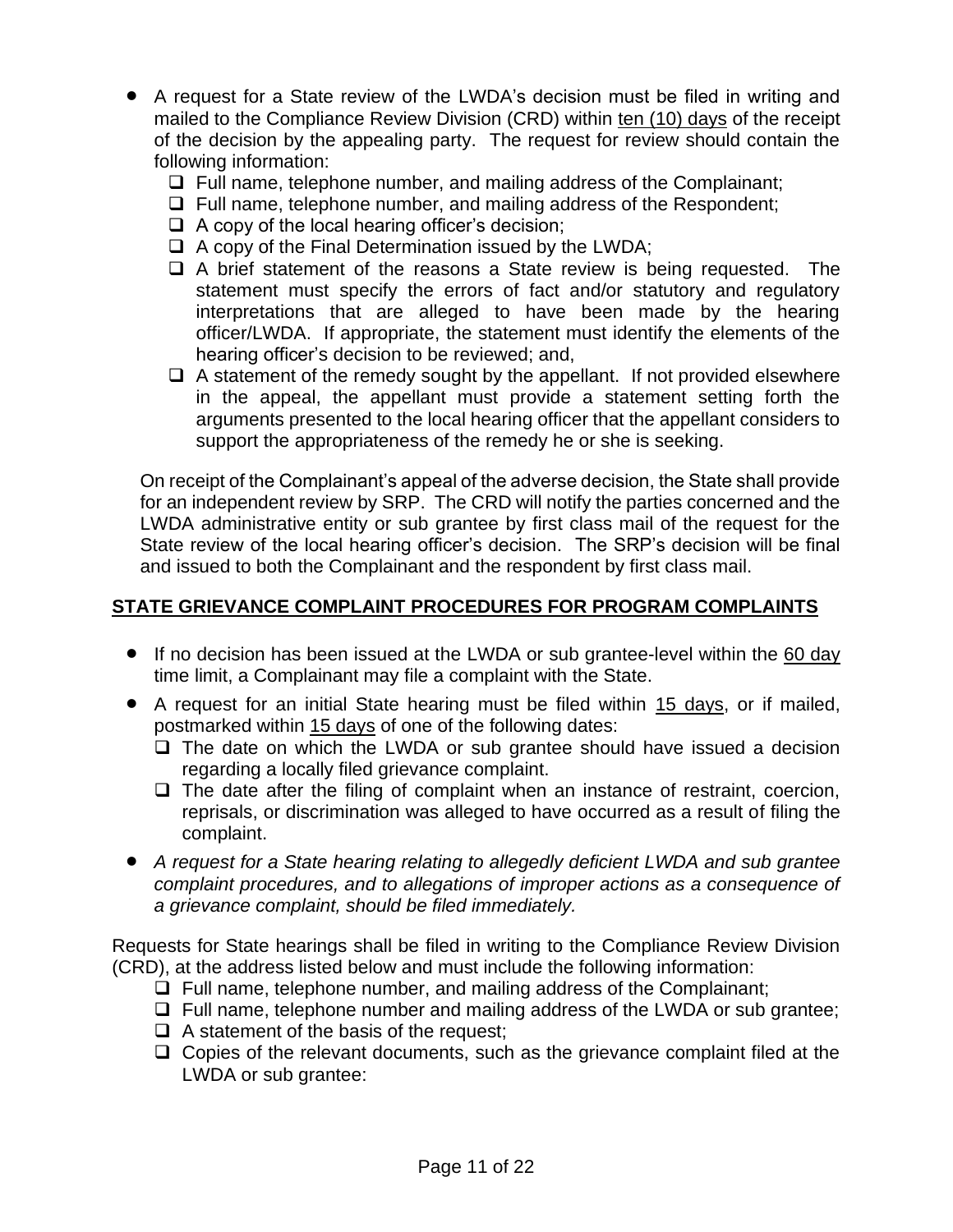#### **Employment Development Department Compliance Review Division, (CRD) P.O. Box 826880, MIC-22M Sacramento, CA 94280-0001**

On receipt of the request for State hearing, if an evidentiary hearing was held at the LWDA level, the State shall request the record of the hearing from the LWDA and shall review the record without scheduling an additional hearing. If an evidentiary hearing was not held at the LWDA level, the State shall instruct the LWDA to hold a hearing within 30 days of receipt of the appeal or request for EDD review.

#### **LEVEL FOUR – FEDERAL APPEAL PROCESS FOR PROGRAM COMPLAINTS**

- If the State Review Panel (SRP) has issued an adverse decision regarding a grievance or complaint, or has not issued a decision within 60 days of receipt of a local level appeal, request for EDD review, or grievance or complaint, the complainant may file an appeal with the Secretary. This appeal process applies to grievances and complaints that originated at the local or state level.
- Appeals of an adverse decision must be filed within 60 days of receipt of the adverse decision from the SRP. In cases where the SRP did not issue a decision, the complainant must file an appeal within 120 days of either of the following:
	- ❑ The date on which the complainant filed the appeal of a local level decision or request for EDD review with the state.
	- $\Box$  The date on which the complainant filed the grievance or complaint with the state.
	- All appeals to the Secretary must be sent to the DOL National Office via certified mail with return receipts requested. Copies of the appeal must simultaneously be provided to the DOL Employment and Training Administration (ETA) Regional Administrator and the respondent. Mailing addresses for the DOL National Office and ETA Regional Administrator are included below:

#### **DOL National Office:**

Secretary of Labor Attn: Assistant Secretary of ETA U.S. Department of Labor 200 Constitution Avenue, NW Washington, DC 20210

#### **ETA Regional Administrator:**

Office of Regional Administrator U.S. Department of Labor P.O. Box 193767 San Francisco, CA 94119-3767

- Grievances or complaints filed directly with the Secretary that were not previously filed with the Local Area and/or state will be remanded to the Local Area or state, as appropriate.
- The Secretary shall issue a final determination no later than 120 days after receiving the appeal.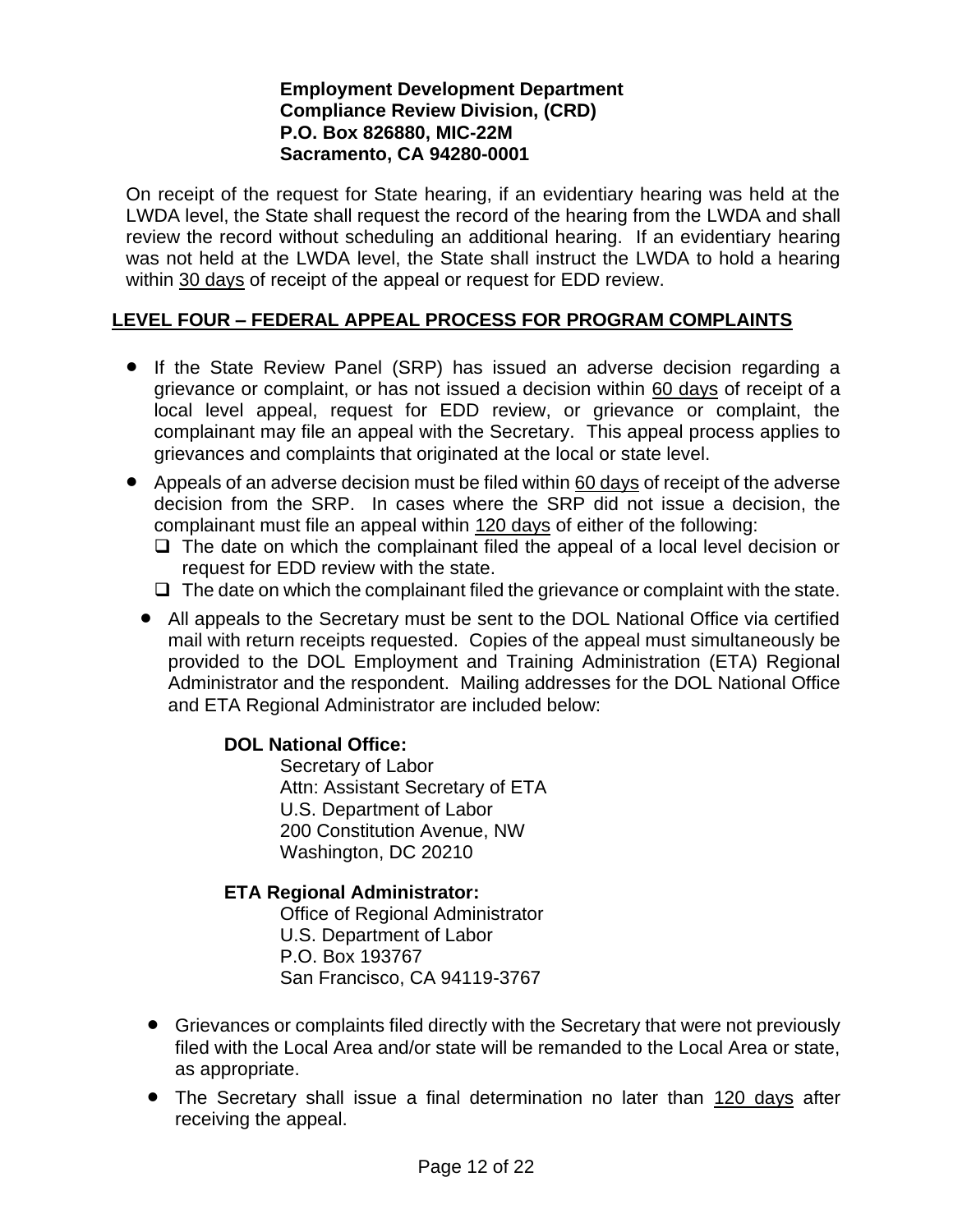#### **REMEDIES**

- Remedies that may be imposed for a violation of any requirement under WIOA Title I shall be limited to the following:
	- ❑ Suspension or termination of payments under WIOA Title I.
	- ❑ Prohibition of placement of a participant with an employer that has violated any requirement under WIOA Title I.
	- ❑ Reinstatement of an employee, where applicable, payment of lost wages and benefits, and reestablishment of other relevant terms, conditions, and privileges of employment.
	- ❑ Other equitable relief, where appropriate.
- None of the above shall be construed to prohibit a complainant from pursuing a remedy authorized under another federal, state, or local law for a violation of WIOA Title I.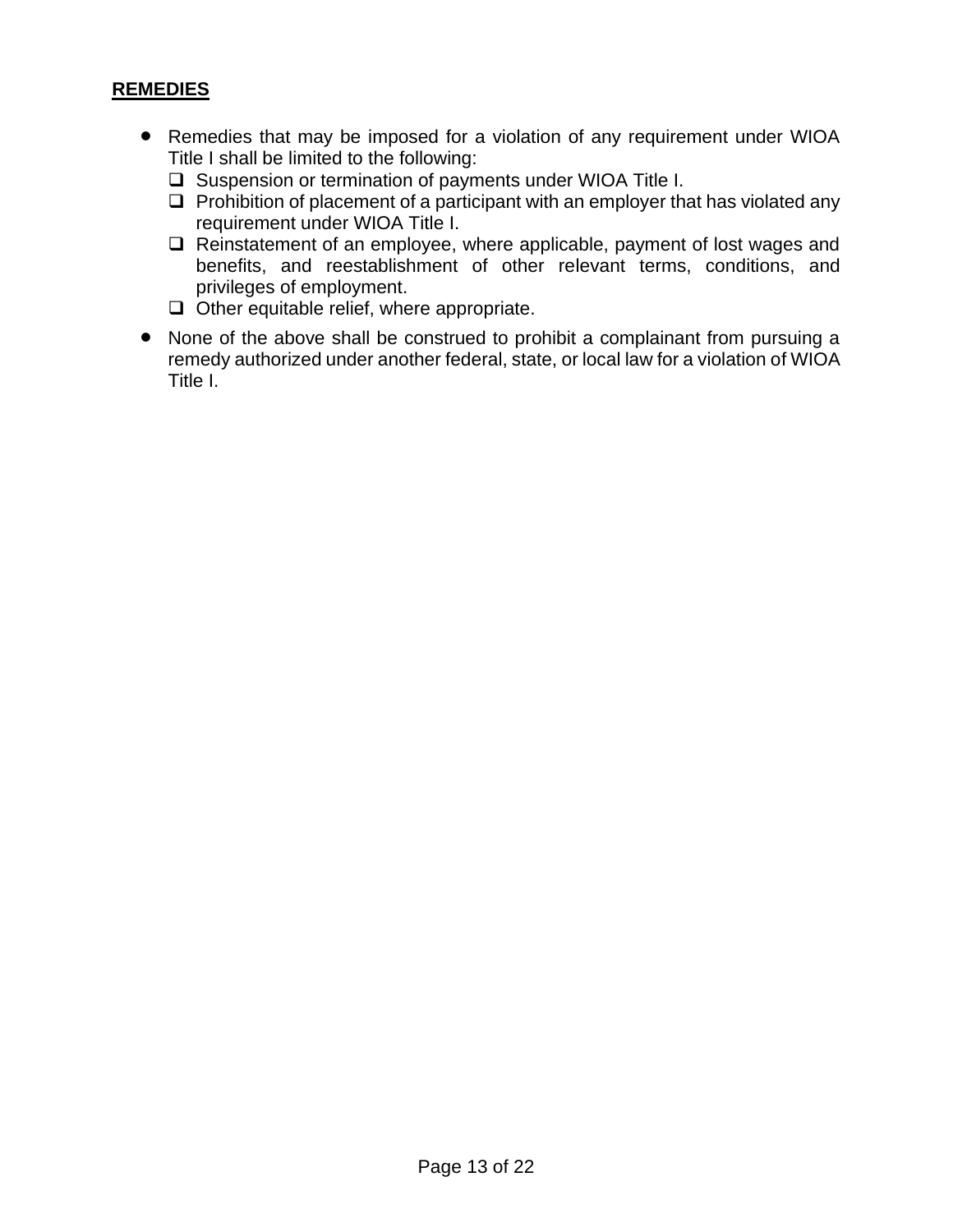#### **SECTION THREE — DISCRIMINATION COMPLAINTS**

**RESOLUTION OF WIOA COMPLAINTS ALLEGING DISCRIMINATION ON THE BASIS OF RACE, COLOR, RELIGION, SEX (INCLUDING PREGNANCY, CHILDBIRTH AND RELATED MEDICAL CONDITIONS, SEX STEREOTYPING, TRANSGENDER STATUS, AND GENDER IDENTITY), NATIONAL ORIGIN (INCLUDING LIMITED ENGLISH PROFICIENCY), AGE, DISABILITY, POLITICAL AFFILIATION OR BELIEF, RETALIATION, PARTICIPATION IN A WIOA PROGRAM, AND CITIZENSHIP, WHERE APPROPRIATE.**

The City of Los Angeles, Local Workforce Development Area (LWDA) has assured the U.S. Department of Labor (DOL) and the State of California Employment Development Department (EDD) that no one enrolled in the City's WIOA program will be discriminated against because of race, color, religion, sex (including pregnancy, childbirth and related medical conditions, sex stereotyping, transgender status, and gender identity), national origin (including Limited English Proficiency), age, disability, political affiliation or belief, retaliation, participation in a WIOA program, and citizenship, where appropriate. This means that:

- No benefits may be denied a WIOA participant because of race, color, religion, sex (including pregnancy, childbirth and related medical conditions, sex stereotyping, transgender status, and gender identity), national origin (including Limited English Proficiency), age, disability, political affiliation or belief, retaliation, participation in a WIOA program, and citizenship, where appropriate while being registered, interviewed, counseled, tested, or while working, engaged in a work activity or attending class as part of the program;
- WIOA participants must be provided with the same opportunities to use all the facilities available in the program as any other participants;
- Fair employment practices shall be provided to all employees with regard to recruitment, selection, assignment, transfer, promotion, training, compensation, benefits and termination regardless of race, color, religion, sex (including pregnancy, childbirth and related medical conditions, sex stereotyping, transgender status, and gender identity), national origin (including Limited English Proficiency), age, disability, political affiliation or belief, retaliation, participation in a WIOA program, and citizenship, where appropriate;
- In addition, sexual harassment is against the law. Acts of sexual harassment are grounds for a discrimination complaint based under Title VII of the Civil Rights Act of 1994;
- A discrimination complaint may be filed within 180 days of the alleged discrimination, either with the City of Los Angeles, Local Workforce Development Area (LWDA) grant recipient, or with the Department of Labor, Civil Rights Center (CRC).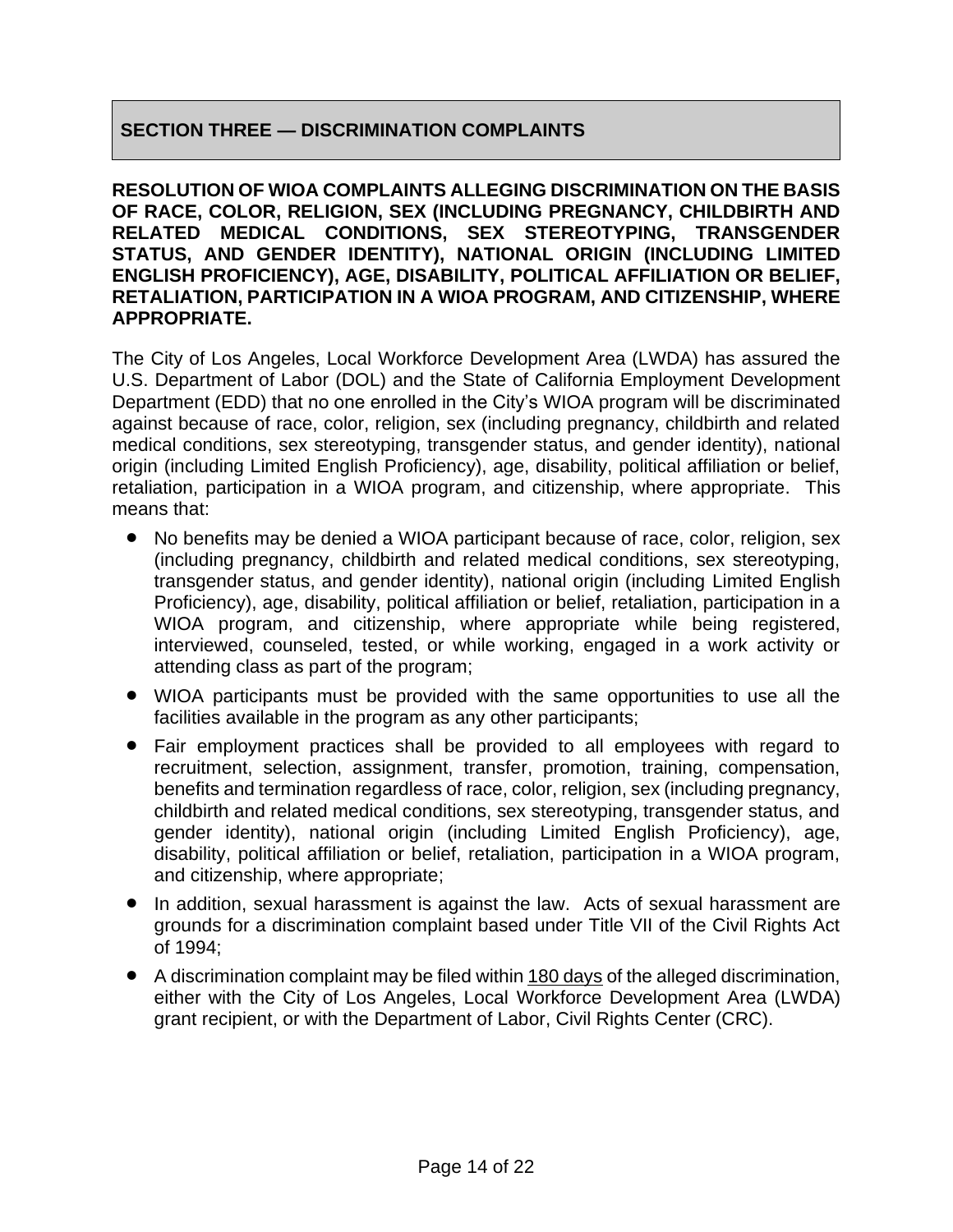#### **PROCEDURES FOR DISCRIMINATION COMPLAINTS FILED WITH THE CITY OF LOS ANGELES LWDA**

Any person who believes that he or she or any specific class of individuals has been, or is being, subjected to discrimination prohibited by the nondiscrimination and equal opportunity provisions of the WIOA regulations may file a written complaint or a representative may file the complaint on his or her behalf. Complaints filed with the City LWDA should be mailed directly to:

> **City of Los Angeles Economic & Workforce Development Department 1200 West 7th Street, 6th Floor Los Angeles, CA 90017 Attn: Richard Cheng, EO Compliance Officer**

|         | Telephone: (213) 744-9351 |
|---------|---------------------------|
| Fax:    | $(213) 744 - 7118$        |
| TTY:    | 711                       |
| E-Mail: | Richard.Cheng@LACity.Org  |

Complaints should be filed in writing and shall:

- ❑ Be signed and dated by the Complainant or his/her representative;
- ❑ Contain the Complainant's name, address, telephone or other means of contacting him/her;
- ❑ Identify the Respondent; and,
- ❑ Describe the Complainant's allegation in sufficient detail to allow the LWDA EO staff to determine whether: (1) LWDA or CRC has jurisdiction over the complaint; (2) the complaint was filed timely (i.e., within 180 days of the occurrence); and (3) the complaint has apparent merit, (i.e., whether the allegations, if true, would violate any of the nondiscrimination and equal opportunity provisions of the WIOA);
- ❑ Each Complainant and Respondent has the right to be represented by an attorney or other individual of his or her own choice;
- ❑ *Complaints may be submitted by facsimile but not by e-mail.*

The EO Compliance Officer will issue a written acknowledgement of receipt by the LWDA of the complaint alleging discrimination by a WIOA Title I recipient. The notice will include the Complainant's right to representation in the complaint process. A copy of the complaint will be forwarded to the Equal Employment Opportunity Office, Employment Development Department.

#### **Alternative Dispute Resolution (ADR)**

The Complainant will be offered ADR immediately upon receipt of the discrimination complaint. *The choice of whether to use ADR rests with the Complainant*. The preferred form of ADR is mediation.

Mediation is a voluntary process during which a neutral third party assists both parties (Complainant and Respondent) in communicating their concerns and come to an agreement to resolve a dispute. The mediator does not make decisions, rule as to who is right or wrong, nor take sides or advocate for one side or the other. The role of the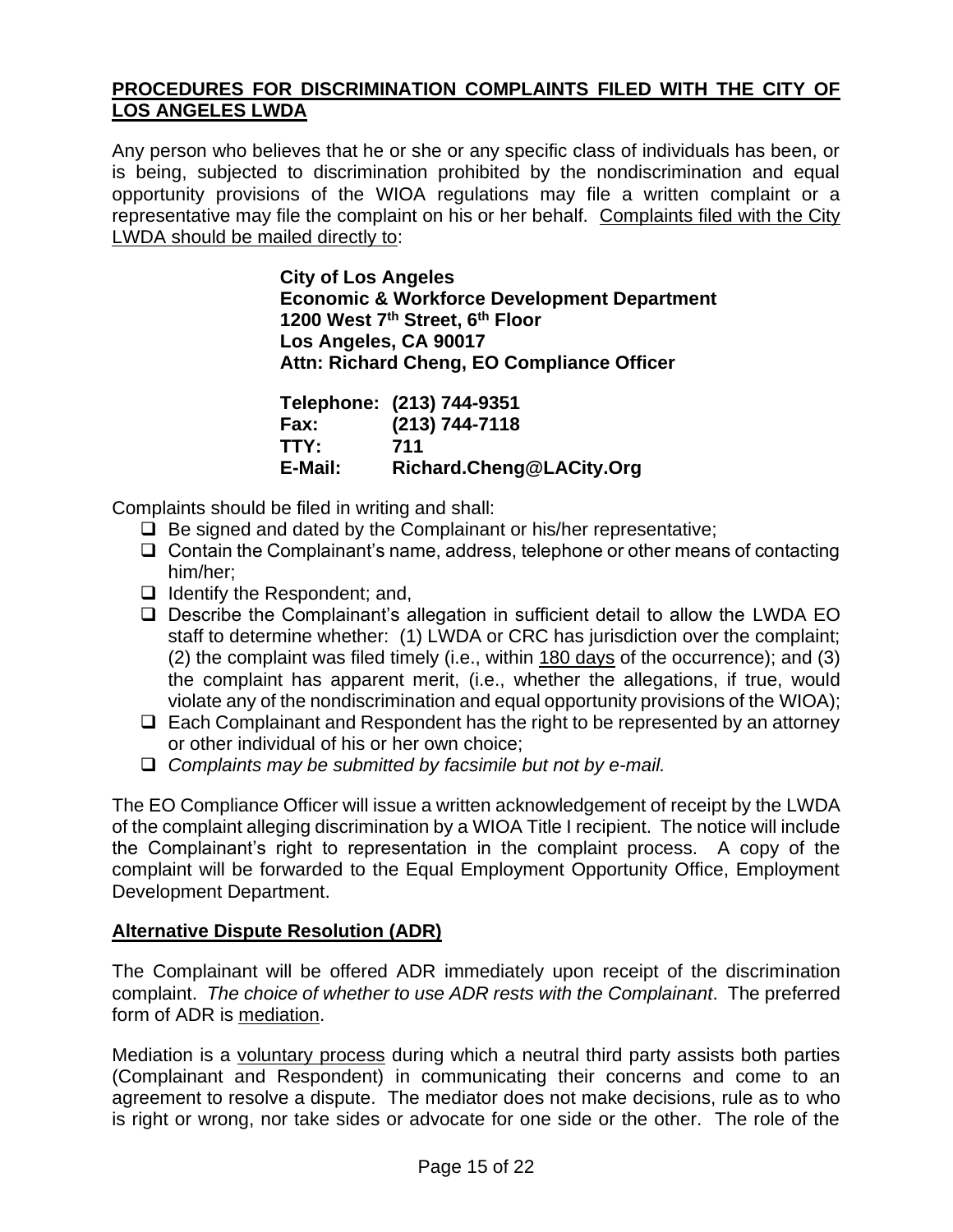mediator is to help with communication so that the parties can reach an understanding about how to resolve their differences.

*As the law allows, mediation proceedings and the information shared are confidential and no information divulged during this mediation may be used in court or any legal or administrative proceedings.*

If the parties do not reach an agreement under ADR, the Complainant may file directly with the Civil Rights Center (CRC) as described below. A party to any agreement reached under ADR may file a complaint with the CRC in the event the agreement is breached. In such circumstances, the following rules apply:

The non-breaching party may file a complaint with the CRC within 30 days of the date on which the non-breaching party learns of the alleged breach.

The CRC will evaluate the circumstances to determine whether the agreement has been breached. If the CRC determines that the agreement has been breached the Complainant may file a complaint with the CRC based upon his or her original allegation(s), and the CRC will waive the time deadline for filing such a complaint.

#### **CONCILIATION**

*If the Complainant elects not to participate in the ADR process, the EO Officer will investigate the circumstances underlying the complainant. At any point in the investigation of the complaint, the Complainant, the Respondent, or the EO Officer may request that the parties attempt conciliation. The EO Officer shall facilitate such conciliation efforts.*

Conciliation is a process whereby the parties to a dispute agree to utilize the services of a conciliator, who then meets with the parties separately in an attempt to resolve their differences. Conciliation differs from mediation in that the goal is to conciliate, most of the time by seeking concessions.

If the conciliator is successful in negotiating and understanding between the parties, said understanding will be committed to writing and signed by the parties. The "agreement" then becomes a legally binding contract and falls under contract law.

#### The LWDA has 90 days to issue a Notice of Final Action.

For complaints filed with the City LWDA, an investigation of the complaint shall be conducted and a written report shall be prepared and sent to the Complainant and the Respondent, and an attempt to resolve the complaint informally shall take place within 30 days of the filing of the complaint.

• A notice of administrative hearing shall be issued within ten (10) days of the request for hearing. A notice of Final Determination shall be issued within 90 days of the filing of the complaint. The "Notice of Final Determination" shall include notification of the right to file a complaint with the Department of Labor, Civil Rights Center (CRC).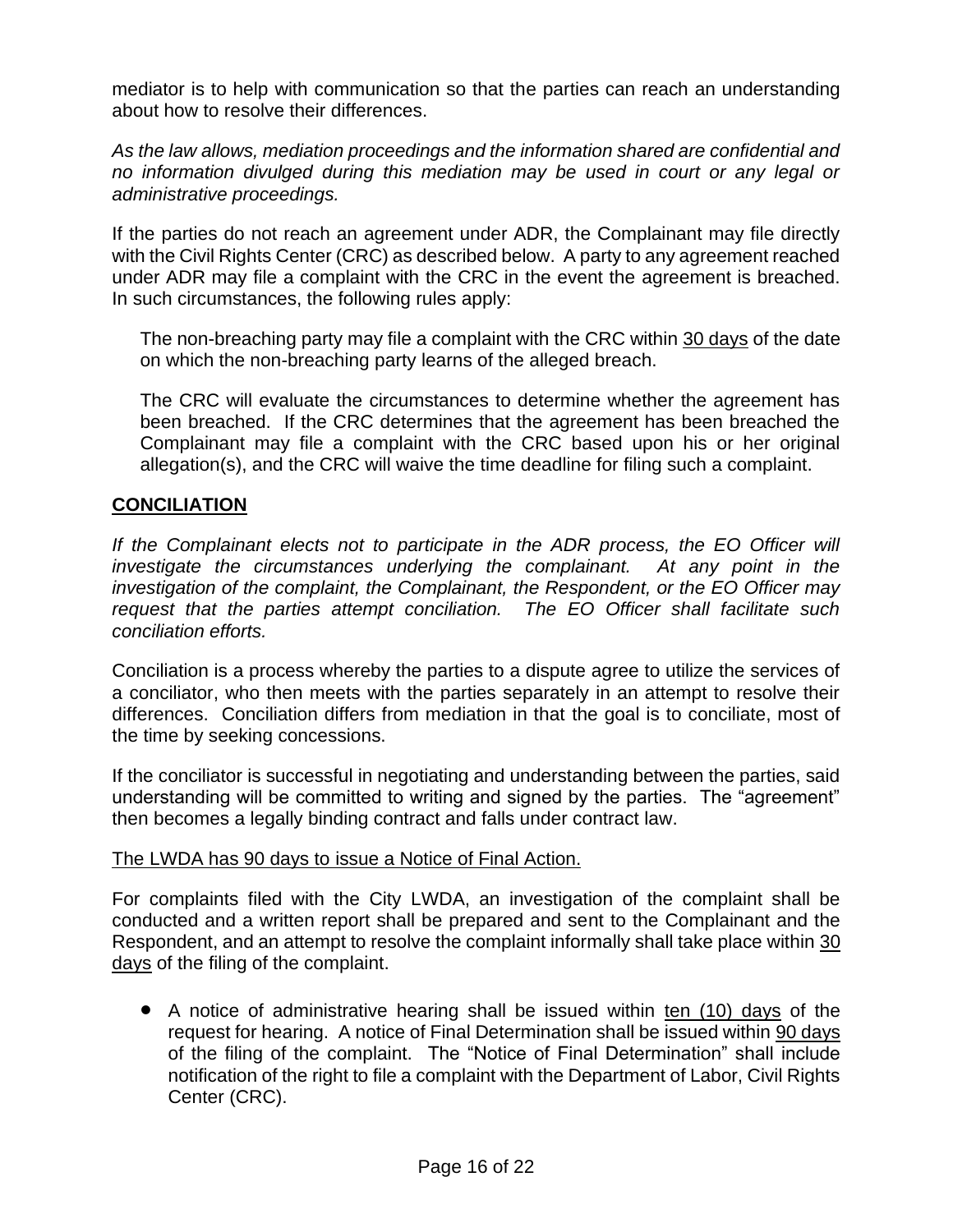- If the Complainant is dissatisfied with the resolution of the complaint, they may file a complaint with CRC within 30 days of the date that the Complainant received notice of the LWDA's proposed resolution. If the Complainant has not received notice of resolution within 90 days of filing, the Complainant may file the complaint with the CRC.
- If the Complainant wishes to file a complaint with CRC, the Complainant must wait until the LWDA issues a decision or until 90 days have passed since the filing of the original complaint with the LWDA.

#### **Discrimination Complaints filed with the Center of Civil Rights (CRC):**

A complaint filed pursuant to this part must be filed within 180 days of the alleged discrimination. The CRC, for good cause shown, may extend the filing time. In order to receive an extension, the Complainant must be notified by the LWDA that a waiver letter is to be filed with CRC. The waiver letter should include the reason the 180 day time period elapsed.

This time period for filing is for the administrative convenience of the CRC and does not create a defense for the Respondent. Complaints filed with the Civil Rights Center should be mailed directly to:

#### **Director Civil Rights Center (CRC) U.S. Department of Labor 200 Constitution Avenue N.W., Room N-4123 Washington, D.C. 20210.**

- Complaints should be filed, in writing, and shall:
	- ❑ Be signed by the Complainant or his or her representative;
	- ❑ Contain the Complainant's name, address, or other means of contacting him or her;
	- ❑ Identify the Respondent;
	- ❑ Describe the Complainant's allegation in sufficient detail to allow the CRC to determine whether: (1) the CRC or the LWDA, has jurisdiction over the complaint; (2) the complaint was filed timely (i.e., within 180 days of the alleged occurrence); and, (3) the complaint has apparent merit, (i.e., whether the allegations, if true, would violate any of the nondiscrimination and equal opportunity provisions).
	- ❑ Both the Complainant and the Respondent have the right to be represented, at their own expense, by an attorney of other individual of their own choice.

#### **Actions by CRC:**

- The CRC determines acceptance of a complaint filed pursuant to Title 29 CFR Section 38.72. When CRC accepts a complaint for investigation it shall:
- Notify the LWDA or sub grantee and the Complainant of the acceptance of the complaint for investigation; and,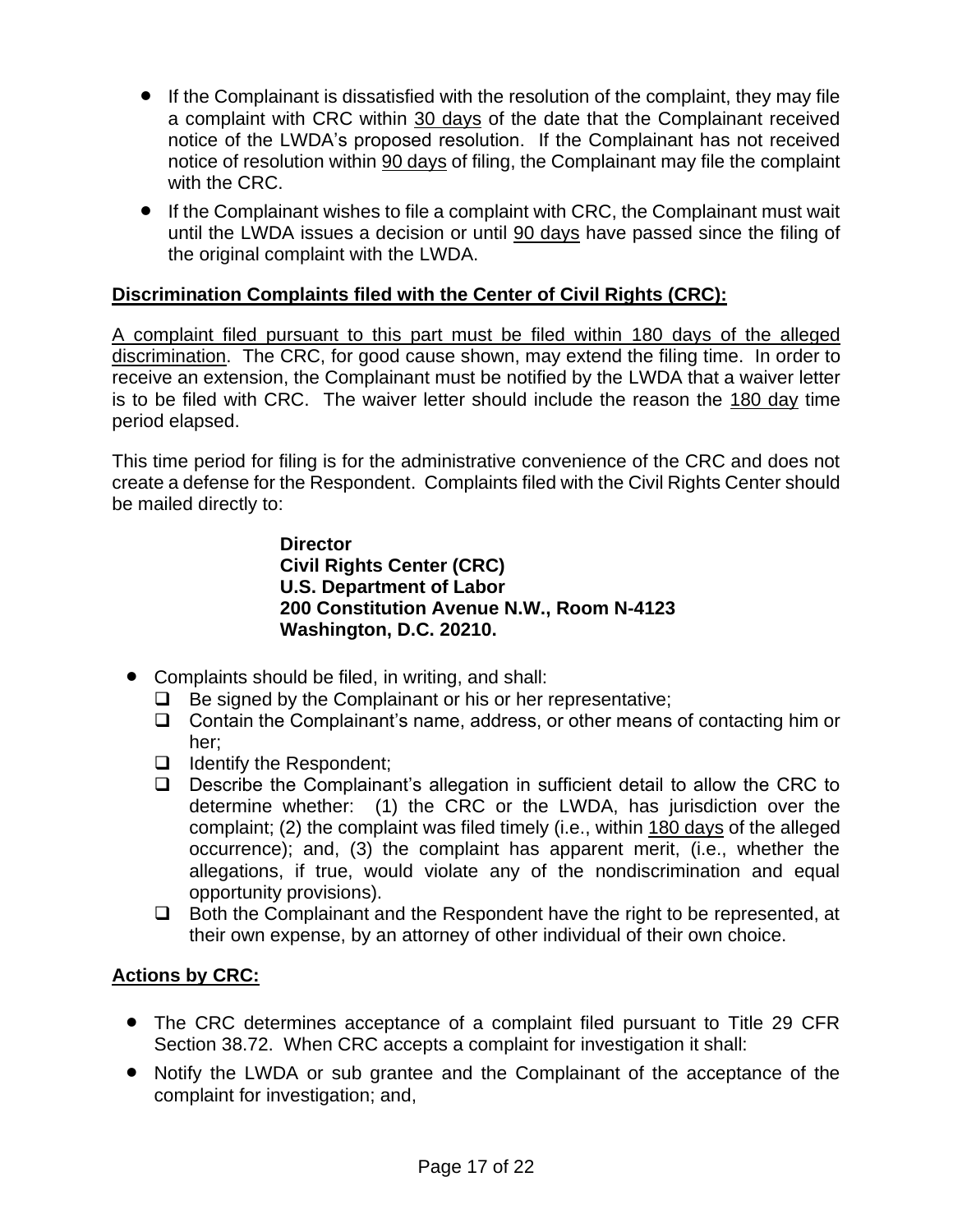- Advise the LWDA or sub grantee and Complainant on the issues over which the CRC has accepted jurisdiction;
- The LWDA, sub grantee, the Complainant, or a representative may contact the CRC for information regarding the complaint filed.
- When the complaint contains insufficient information, the CRC will seek the needed information from the Complainant. If the Complainant is unavailable after reasonable means have been used to locate him or her, or the information is not furnished within 15 days of the receipt of such request, the complaint file may be closed without prejudice upon notice sent to the Complainant's last known address.
- The CRC may issue a subpoena to the Complainant to appear and give testimony and/or produce documentary evidence, before a designated representative, relating to the complaint being investigated. Issuing a subpoena can be done anywhere in the United States, at any designated time or place.
- Where the CRC lacks jurisdiction over a complaint, the CRC shall:
	- ❑ Advise the Complainant, indicating why the complaint is not covered by the nondiscrimination and equal opportunity provisions outlined in WIOA or Title 29 CFR Part 38; and
	- ❑ Refer the Complainant to the appropriate federal, state, or local authority when possible.
- The CRC will contact the Complainant when a claim is not to be investigated and explain the basis for that determination.
- The CRC will refer complaints governed by the Age Discrimination Act of 1975 to mediation as specified in Title 45 CFR Section 90.43(c)(3).
- If the Complainant alleges more than one kind of complaint, "joint complaint," (e.g., individual employment discrimination, age discrimination, equal pay discrimination, etc.), the CRC shall refer such joint complaint to the Equal Employment Opportunity Commission (EEOC) for investigation and conciliation procedures for joint complaints at Title 29 CFR Part 1691. The CRC will advise the Complainant, the LWDA, and the subgrantee of the referral.
- At the conclusion of the investigation, the CRC shall issue an Initial Determination. The Initial Determination shall notify the Complainant and the LWDA, or subgrantee, in writing of:
	- ❑ Specific findings of the investigation;
	- ❑ Proposed corrective or remedial action and the time by which the corrective or remedial action must be completed;
	- ❑ Whether it will be necessary for the LWDA or subgrantee to enter into a written agreement and;
	- ❑ The opportunity to participate in voluntary compliance negotiations.
- Where no cause determination is made, the Complainant and the LWDA or sub grantee shall be notified in writing. Such determination represents the final agency action of the Department.

#### Corrective Actions/Sanctions for Discrimination

Letter of Findings, Notice to Show Cause, or Initial Determination issued pursuant to Title 29 CFR Sections 38.87; shall include the steps and the specific time period it will take the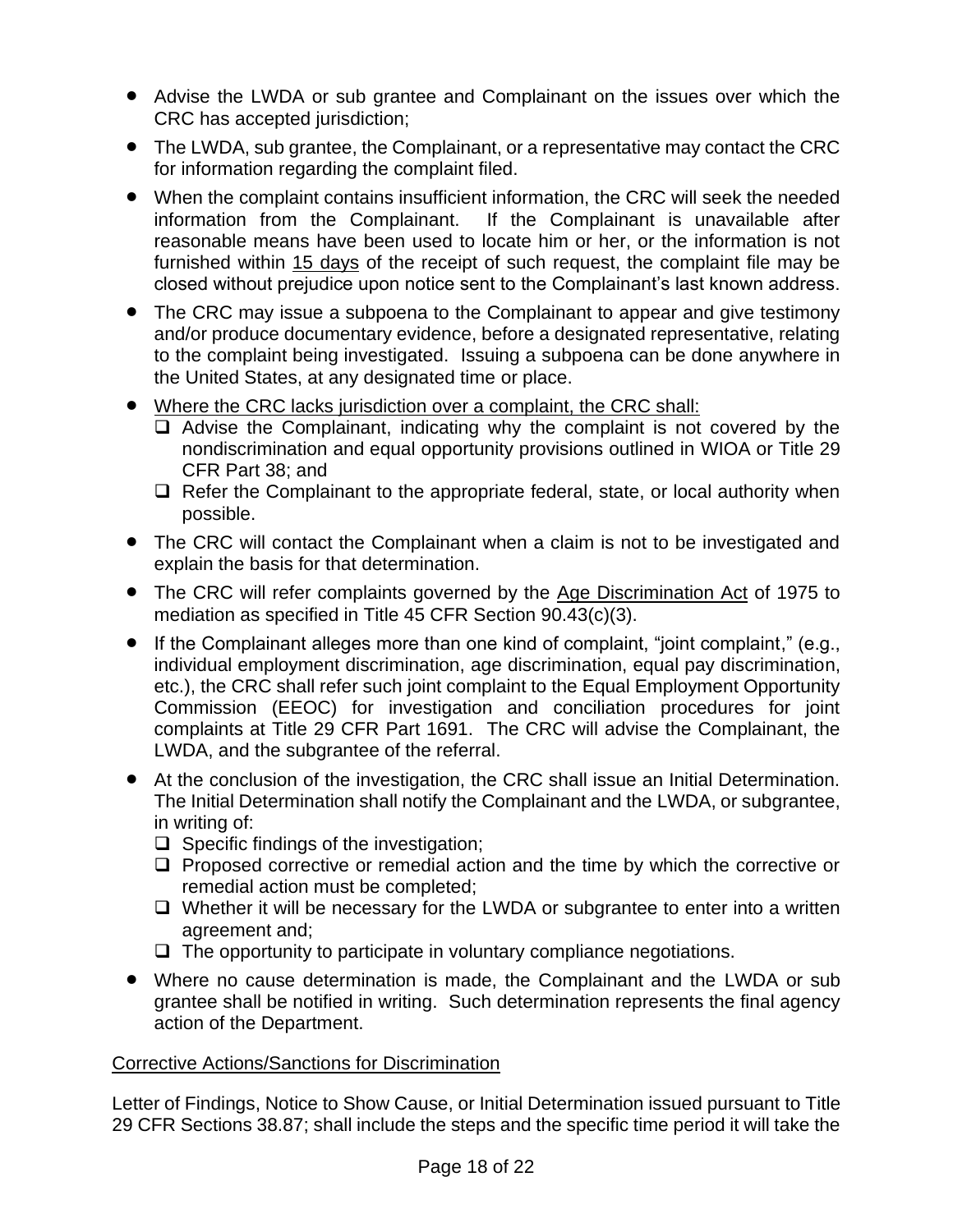LWDA or subgrantee to achieve voluntary compliance. (See Section 38.90 for corrective action steps.) **Monetary corrective action may not be paid from federal funds.**

The "Final Determination" will be mailed to the Complainant and Respondent. The "Final Determination" will contain the information as described above, with the exception that the Complainant has the right to file a complaint with the Department of Labor Civil Rights Center (refer to Alternative Dispute Resolution section).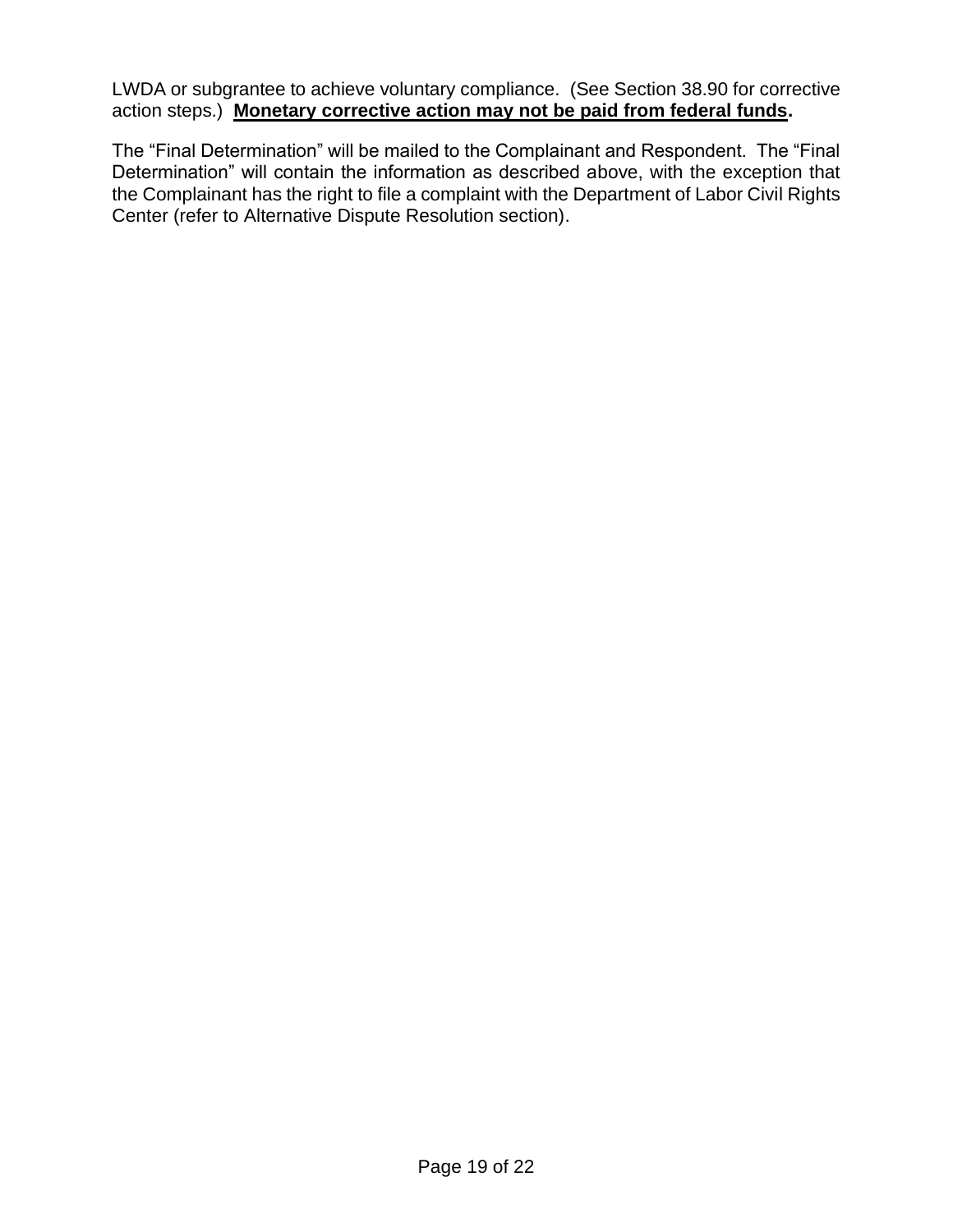## **SECTION FOUR — QUESTIONED / DISALLOWED COSTS COMPLAINTS**

#### **INITIAL DETERMINATION**:

The contractor will be notified in writing by letter of the Initial Determination based on the audit review by the Workforce Development Division (WDD), or Audit Section Financial Management Division (FMD), as appropriate. The Initial Determination letter will include:

- A list of all questioned costs;
- Whether the costs are allowed or disallowed, including the reasons with appropriate citations for such actions;
- Acceptance or rejection of any corrective action taken to date, including correction on administrative findings;
- Possible sanctions; and,
- The opportunity for an informal resolution of no more than 60 days from the date of the Initial Determination.

#### **INFORMAL RESOLUTION**

- The contractor will have ten (10) days in which to request an informal resolution of the audit issues. The request must be in writing to the EO Compliance Unit.
- During the informal resolution, the contractor may provide documentation to support allow ability of costs and proposed action of administrative findings. Negotiations of repayments may be initiated at this time.

#### **FINAL DETERMINATION:**

- The FMD will issue a Final Determination. The Final Determination will include:
	- ❑ Reference to the Initial Determination;
	- ❑ Summation of the informal resolution meeting, if held;
	- ❑ Decisions regarding the disallowed costs listing each disallowed cost and noting the reason for each disallowance;
	- ❑ Questioned costs that have been allowed by the LWDA and the reason for the allowance;
	- ❑ Demand for payment of the disallowed costs;
	- ❑ Description of the debt collection process and other sanctions that may be imposed if payment is not received;
	- ❑ Rights to a hearing;
	- ❑ Status of each administrative finding.
- The contractor will have 21 days after the Final Determination is issued to submit a written request for hearing with the EO Compliance Unit, EWDD. *If there is no*  appeal request, the Department's Final Determination shall be submitted to the *Mayor for consideration by the Economic Development Committee (EDC) of the City of Los Angeles City Council.*
- The contractor will receive written notice of the scheduled hearing at least ten (10) days before the hearing. The ten (10) day notice may be shortened with the written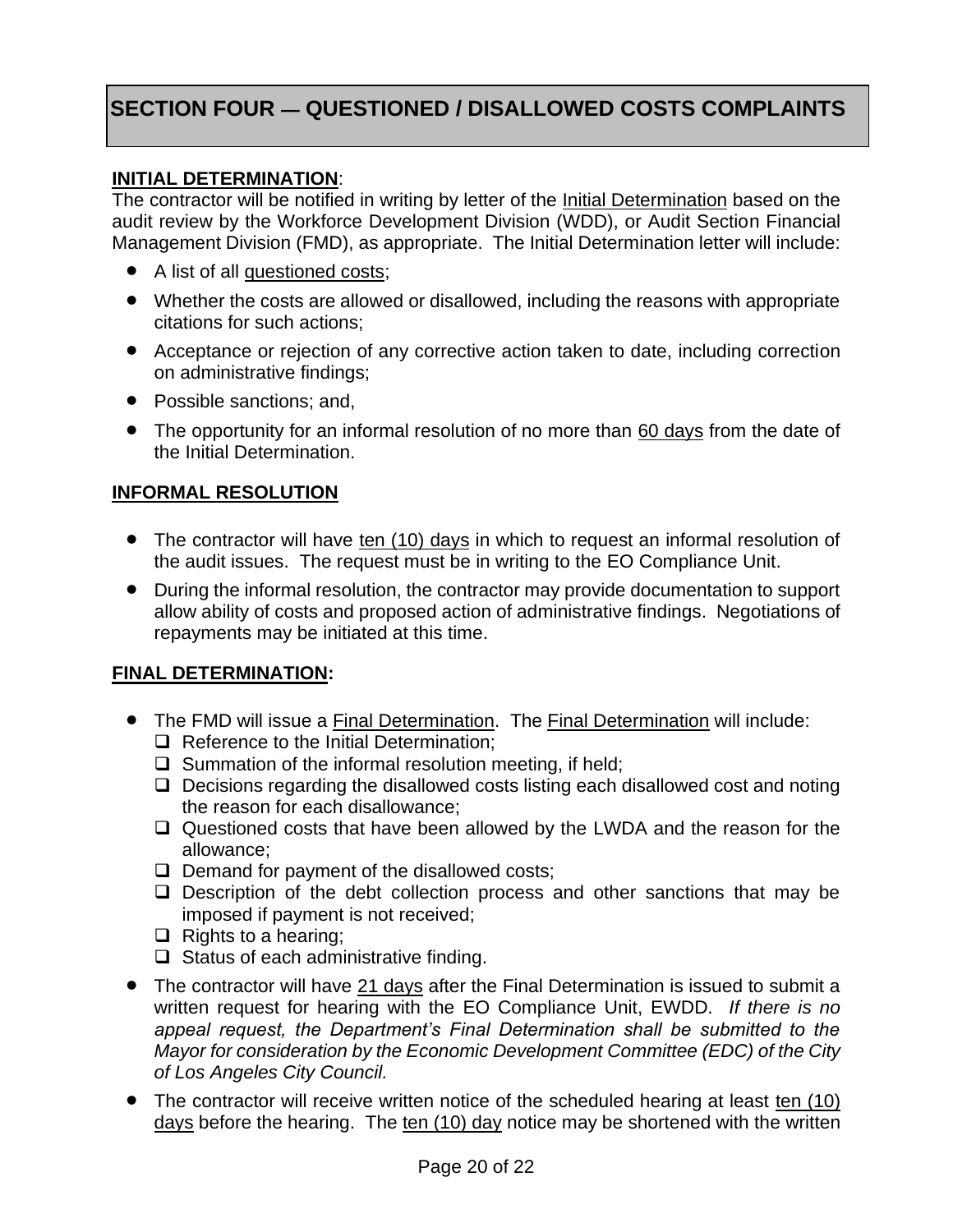consent of both parties. The contractor may withdraw the hearing request; the withdrawal request must be submitted in writing.

- The hearing officer's report, which will be completed within 20 days after the conclusion of the hearing, and any other reports or documentation, will be submitted to the Mayor for transmittal to the EDC. The EO Compliance Unit, EWDD, will notify the contractor of the date of the EDC meeting and provide the contractor with a copy of the Department's report to the Mayor on the hearing officer's findings and recommendations.
- For appeal of costs over \$500,000, the hearing officer's report, which will be completed within 20 days after the conclusion of the hearing and any other reports or documentation, will be submitted to the Mayor for transmittal to the EDC. EO Compliance Unit, EWDD will notify the contractor of the date of the EDC meeting and provide the contractor with a copy of the Department's report to the Mayor, on the hearing officer's findings and recommendations.
- The EDC will review the matter and may allow testimony by the parties in accordance with its rules and procedures.
- The recommendation of the EDC will be sent to the City Council and Mayor for final consideration. The contractor will be notified in writing of the final decision of the City Council and Mayor. The written notification will include the items listed in Section C and shall be given 60 days from the date of the receipt of the contractor's request for appeal.
- In the event costs in addition to those recommended for disallowance by EWDD are disallowed by the Mayor and Council, the opportunity for a hearing concerning the additional disallowed cost matter will be at the Mayor, and Council level.
- If the contractor does not appeal the final finding of the Local Workforce Development Area (LWDA), the contractor shall agree to a repayment plan within 30 days of the final decision of the City Council, and Mayor, or program funds may be discontinued.